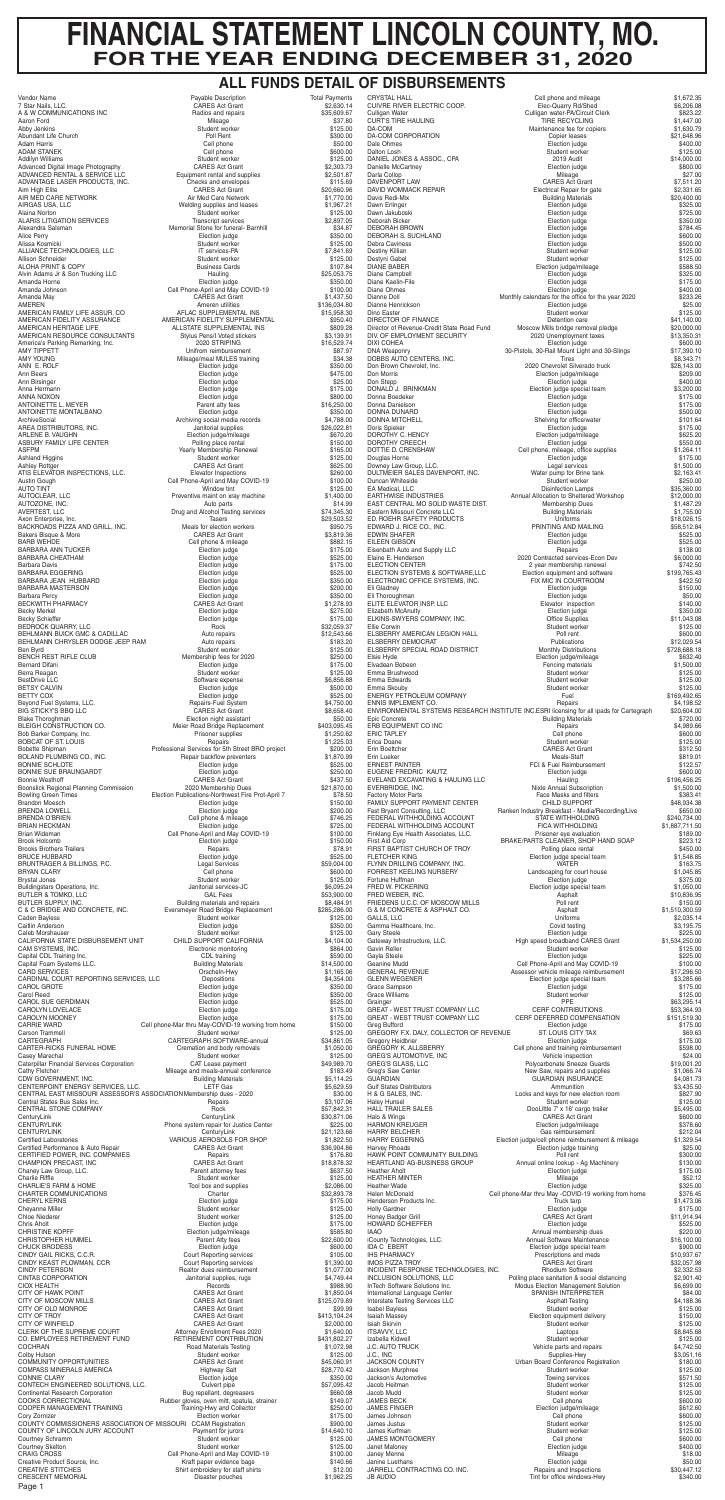LINCOLN CO. R-II SCHOOL DIST. CARES Act Grant \$232,648.48 To fund the opening of new CID checking account \$14,694.04<br>CARES Act Grant \$24,711.59 Election judge \$350.00<br>Security-CH/JC \$176,571.39 2020 Chevrolet Service Truck  $$51,744.00$ <br>Election judge \$200.00 CARES Act Grant Building Drawings 51,800.00<br>Damage to Lumen Facilities \$2,408.90 Student worker Cell Phone-April and May COVID-19 Election judge special team Student worker Professional Engineering Services 7' galvanized posts Student worker

| JEANICE KAISER<br>Jeff Boyd                                                  | Election judge<br>Election judge                                                                        | \$525.00<br>\$400.00                                                                                                                                                                                                                                                                                                                                                                                                                                                   |
|------------------------------------------------------------------------------|---------------------------------------------------------------------------------------------------------|------------------------------------------------------------------------------------------------------------------------------------------------------------------------------------------------------------------------------------------------------------------------------------------------------------------------------------------------------------------------------------------------------------------------------------------------------------------------|
| <b>JENNIFER CROXTON</b>                                                      | Election judge                                                                                          | \$700.00                                                                                                                                                                                                                                                                                                                                                                                                                                                               |
| JENNIFER PRITCHETT<br>JERRY NEWMAN                                           | Election judge<br>Election judge                                                                        | \$600.00<br>\$200.00                                                                                                                                                                                                                                                                                                                                                                                                                                                   |
| Jersey Riffle                                                                | Student worker                                                                                          | \$125.00                                                                                                                                                                                                                                                                                                                                                                                                                                                               |
| <b>JESSE SHAFER</b><br>Jessica N. Zumwalt                                    | Election judge<br>Cell phone and reimbursements                                                         | \$175.00<br>\$653.25                                                                                                                                                                                                                                                                                                                                                                                                                                                   |
|                                                                              | Jessica N. Zumwalt, Collector of Lincoln County Tax for 800 Tercero St. porperty that turned over       | \$66.19                                                                                                                                                                                                                                                                                                                                                                                                                                                                |
| Jim Hunnicutt<br>JIM MAYES                                                   | Election judge                                                                                          | \$150.00<br>\$850.00                                                                                                                                                                                                                                                                                                                                                                                                                                                   |
| <b>JIM SHARP</b>                                                             | Election judge special team<br>Cell phone and reimbursements                                            | \$517.02                                                                                                                                                                                                                                                                                                                                                                                                                                                               |
| JIM TRENARY FORD AUTOMOTIVE GROUP                                            | Repairs                                                                                                 | \$1,535.08                                                                                                                                                                                                                                                                                                                                                                                                                                                             |
| JOCELYN K. KREUGER<br>Jodi Mauzy                                             | Election support/mileage/cell phone<br>Cell Phone-April and May COVID-19                                | \$1,453.40<br>\$100.00                                                                                                                                                                                                                                                                                                                                                                                                                                                 |
| Joe Burkemper                                                                | Election equipment delivery                                                                             | \$150.00                                                                                                                                                                                                                                                                                                                                                                                                                                                               |
| <b>JOE HUNTER</b><br>Joey Heitman                                            | Election judge<br>Student worker                                                                        | \$300.00<br>\$125.00                                                                                                                                                                                                                                                                                                                                                                                                                                                   |
| John Caviness                                                                | Election judge special team                                                                             | \$675.00                                                                                                                                                                                                                                                                                                                                                                                                                                                               |
| JOHN DEERE COMPANY<br>JOHN FABICK TRACTOR CO.                                | John Deere Rotary Cutter                                                                                | \$16,711.92<br>\$174,251.52                                                                                                                                                                                                                                                                                                                                                                                                                                            |
| John Henke                                                                   | Repairs<br>Election judge                                                                               | \$350.00                                                                                                                                                                                                                                                                                                                                                                                                                                                               |
| John Kenneth Wilke                                                           | SOUND SYSTEM FOR JURY SELECTION DUE TO COVID                                                            | \$300.00                                                                                                                                                                                                                                                                                                                                                                                                                                                               |
| <b>JOHNNY LANG</b>                                                           | Election judge<br>JOHNSON CONTROLS FIRE PROTECTION LPFire Alarm Inspections for Jail, Courthouse & J.C. | \$200.00<br>\$15,001.84                                                                                                                                                                                                                                                                                                                                                                                                                                                |
| Jorgen Kreuger                                                               | Election equipment delivery & set up                                                                    | \$600.00                                                                                                                                                                                                                                                                                                                                                                                                                                                               |
| Joseph Kaimann<br>Joseph R. Palmer Family Memorial Library                   | Cell phone<br><b>CARES Act Grant</b>                                                                    | \$600.00<br>\$1,742.00                                                                                                                                                                                                                                                                                                                                                                                                                                                 |
| Josephine Horne                                                              | Election judge                                                                                          | \$525.00                                                                                                                                                                                                                                                                                                                                                                                                                                                               |
| Joshua Anderson<br>Joshua Mills                                              | Election judge<br>Student worker                                                                        | \$225.00<br>\$125.00                                                                                                                                                                                                                                                                                                                                                                                                                                                   |
| <b>JOYCE PICKERING</b>                                                       | Election judge                                                                                          | \$400.00                                                                                                                                                                                                                                                                                                                                                                                                                                                               |
| <b>JR Diamonds</b>                                                           | <b>CARES Act Grant</b>                                                                                  | \$13,395.46                                                                                                                                                                                                                                                                                                                                                                                                                                                            |
| JUDY M. WRIGHT<br>JUDY M. LENK                                               | Election judge<br>Election judge                                                                        | \$525.00<br>\$175.00                                                                                                                                                                                                                                                                                                                                                                                                                                                   |
| JUDY MONTGOMERY                                                              | Election judge                                                                                          | \$225.00                                                                                                                                                                                                                                                                                                                                                                                                                                                               |
| Julie Boyd<br><b>JULIE RODGERS</b>                                           | Election judge<br>Cell phone                                                                            | \$350.00<br>\$550.00                                                                                                                                                                                                                                                                                                                                                                                                                                                   |
| K & K Supply, Inc.                                                           | Wood chipper                                                                                            | \$39,541.23                                                                                                                                                                                                                                                                                                                                                                                                                                                            |
| K FLYNN INSURANCE AGENCY                                                     | <b>Bonds</b>                                                                                            | \$1,403.00                                                                                                                                                                                                                                                                                                                                                                                                                                                             |
| K.D.B. Inc.<br>Kadin McDonald                                                | <b>Straw Bales</b><br>Student worker                                                                    | \$3,155.00<br>\$125.00                                                                                                                                                                                                                                                                                                                                                                                                                                                 |
| KAIMANN WELDING, INC.                                                        | Voter Registration Office Remodel                                                                       | \$4,560.00                                                                                                                                                                                                                                                                                                                                                                                                                                                             |
| Kaitlin Tapley<br>Kaitlyn Kelley                                             | Student worker<br>Student worker                                                                        | \$125.00<br>\$125.00                                                                                                                                                                                                                                                                                                                                                                                                                                                   |
| Karen A. Dye                                                                 | Mileage                                                                                                 | \$18.00                                                                                                                                                                                                                                                                                                                                                                                                                                                                |
| Karen Fogerty                                                                | Election judge                                                                                          | \$175.00                                                                                                                                                                                                                                                                                                                                                                                                                                                               |
| <b>KAREN HEIDBRIER</b><br><b>KAREN KINSLER</b>                               | Election judge<br>Election judge                                                                        | \$350.00<br>\$590.30                                                                                                                                                                                                                                                                                                                                                                                                                                                   |
| Karen McLaughlin                                                             | Election judge                                                                                          | \$175.00                                                                                                                                                                                                                                                                                                                                                                                                                                                               |
| <b>KAREN WEST</b><br><b>KARPEL SOLUTIONS</b>                                 | Election judge<br>Karpel Annual PBK hosting fee                                                         | \$550.00<br>\$2,650.00                                                                                                                                                                                                                                                                                                                                                                                                                                                 |
| Kate Luster                                                                  | Mileage                                                                                                 | \$498.60                                                                                                                                                                                                                                                                                                                                                                                                                                                               |
| KATHERINE B. AUGUSTUS<br>KATHERINE L. SCHULTE                                | Election judge/mileage                                                                                  | \$618.90                                                                                                                                                                                                                                                                                                                                                                                                                                                               |
| <b>Katherine Patrick</b>                                                     | Election judge<br>Election judge                                                                        | \$175.00<br>\$175.00                                                                                                                                                                                                                                                                                                                                                                                                                                                   |
| Kathleen Hemmer                                                              | Election judge                                                                                          | \$350.00                                                                                                                                                                                                                                                                                                                                                                                                                                                               |
| Kathleen Nunnelly<br>Kathy Smith                                             | Election judge<br>Election judge                                                                        | \$525.00<br>\$175.00                                                                                                                                                                                                                                                                                                                                                                                                                                                   |
| Katie Bohler                                                                 | Mileage/meals MO Assoc of PA annual meeting                                                             | \$160.06                                                                                                                                                                                                                                                                                                                                                                                                                                                               |
| <b>KAY FAIR</b><br>Kaye Champion                                             | Mileage/meals-MSAA school<br>Cell phone-Work from home/Mileage/meal-MACCEA Conf                         | \$803.40<br>\$348.22                                                                                                                                                                                                                                                                                                                                                                                                                                                   |
| Kaye Nicole Couture                                                          | <b>CARES Act Grant</b>                                                                                  | \$8,511.03                                                                                                                                                                                                                                                                                                                                                                                                                                                             |
| Kayla Romack                                                                 | Election judge                                                                                          | \$175.00                                                                                                                                                                                                                                                                                                                                                                                                                                                               |
| Kayla Troutman<br>Kaylynn Todd                                               | Student worker<br>Student worker                                                                        | \$125.00<br>\$250.00                                                                                                                                                                                                                                                                                                                                                                                                                                                   |
| <b>KBC</b> Enterprises                                                       | <b>Building Materials</b>                                                                               | \$1,574.32                                                                                                                                                                                                                                                                                                                                                                                                                                                             |
| Kelan Kinion<br><b>Kelly Wilmes</b>                                          | Student worker<br>Election judge                                                                        | \$125.00<br>\$175.00                                                                                                                                                                                                                                                                                                                                                                                                                                                   |
| KENNETH E. BAILEY                                                            | Election judge                                                                                          | \$500.00                                                                                                                                                                                                                                                                                                                                                                                                                                                               |
| <b>KERRY KLUMP</b>                                                           | Election support                                                                                        | \$350.00                                                                                                                                                                                                                                                                                                                                                                                                                                                               |
| <b>KEVIN BISHOP</b><br><b>Kevin Seely</b>                                    | Mileage<br>Student worker                                                                               | \$242.10<br>\$125.00                                                                                                                                                                                                                                                                                                                                                                                                                                                   |
| Kim Mergenthal                                                               | Cell Phone-April and May COVID-19                                                                       | \$100.00                                                                                                                                                                                                                                                                                                                                                                                                                                                               |
| KIMATERIALS, INC<br>KIMBALL MIDWEST                                          | Sand<br>Various hose ends/couplers, nipples                                                             | \$1,800.00<br>\$3,830.67                                                                                                                                                                                                                                                                                                                                                                                                                                               |
| <b>KINION TOWING</b>                                                         | Towing services                                                                                         | \$250.00                                                                                                                                                                                                                                                                                                                                                                                                                                                               |
| KNAPHEIDE TRUCK EQUIPMENT CO.                                                | Repairs<br>Poll rent                                                                                    | \$5,940.17                                                                                                                                                                                                                                                                                                                                                                                                                                                             |
| KNIGHTS OF COLUMBUS<br>KNIGHTS OF COLUMBUS                                   | Poll rent                                                                                               | \$300.00<br>\$200.00                                                                                                                                                                                                                                                                                                                                                                                                                                                   |
| <b>KNOW INK</b>                                                              | Know Ink Poll Pads and license                                                                          | \$32,300.00                                                                                                                                                                                                                                                                                                                                                                                                                                                            |
| Krista Fisher<br><b>KUNA FOODSERVICE</b>                                     | Election judge<br>Kitchen Supplies                                                                      | \$175.00<br>\$4,935.27                                                                                                                                                                                                                                                                                                                                                                                                                                                 |
| Kyle Ruether                                                                 | Student worker                                                                                          | \$125.00                                                                                                                                                                                                                                                                                                                                                                                                                                                               |
| Kylee Dameron<br>Lakeway Publishers, Inc.                                    | Student worker<br>Publications                                                                          | \$125.00                                                                                                                                                                                                                                                                                                                                                                                                                                                               |
| Lance Weber                                                                  | Cell phone                                                                                              | \$29,789.89<br>\$600.00                                                                                                                                                                                                                                                                                                                                                                                                                                                |
| Landon White                                                                 | Student worker                                                                                          | \$125.00                                                                                                                                                                                                                                                                                                                                                                                                                                                               |
| LASCENA BERRYMAN<br>LAURA JEAN EVANS                                         | Election judge<br>Election judge                                                                        | \$500.00<br>\$150.00                                                                                                                                                                                                                                                                                                                                                                                                                                                   |
| LAURA W. MURPHY                                                              | Election judge                                                                                          | \$175.00                                                                                                                                                                                                                                                                                                                                                                                                                                                               |
| <b>LAVERNE WRIGHT</b>                                                        | Election judge                                                                                          | \$600.00                                                                                                                                                                                                                                                                                                                                                                                                                                                               |
| LAW OFFICE OF JESSE A. GRANNEMAN, LLC.<br>LAW OFFICE OF KATHRYN J. SYNOR LLC | <b>Attorney Fees</b><br><b>CARES Act Grant</b>                                                          | \$5,947.50<br>\$5,400.00                                                                                                                                                                                                                                                                                                                                                                                                                                               |
| LEGALSHIELD                                                                  | LEGALSHIELD-Employee Deductions                                                                         | \$1,827.38                                                                                                                                                                                                                                                                                                                                                                                                                                                             |
| Lena Hagemeier<br><b>LEO PAGANO</b>                                          | Student worker<br>Election judge                                                                        | \$250.00<br>\$800.00                                                                                                                                                                                                                                                                                                                                                                                                                                                   |
| LEON UNIFORM COMPANY, INC.                                                   | Uniforms, etc.                                                                                          | \$2,362.93                                                                                                                                                                                                                                                                                                                                                                                                                                                             |
| Liberty Killian<br>Lillie Jones                                              | Student worker<br>Student worker                                                                        | \$125.00                                                                                                                                                                                                                                                                                                                                                                                                                                                               |
| Lilly Smith                                                                  | Student worker                                                                                          | \$125.00<br>\$125.00                                                                                                                                                                                                                                                                                                                                                                                                                                                   |
| Lily Meyer                                                                   | Student worker                                                                                          | \$125.00                                                                                                                                                                                                                                                                                                                                                                                                                                                               |
| LINCOLN CO. CIRCUIT COURT<br>LINCOLN CO. COUNCIL ON AGING                    | Refund of CK#53142<br>Monthly allocation                                                                | \$7,600.47<br>\$25,639.55                                                                                                                                                                                                                                                                                                                                                                                                                                              |
| LINCOLN CO. FARMERS COOP., INC                                               | Supplies                                                                                                | \$6,171.43                                                                                                                                                                                                                                                                                                                                                                                                                                                             |
| LINCOLN CO. FPD #1<br>LINCOLN CO. HEALTH DEPT.                               | <b>CARES Act Grant</b><br><b>CARES Act Grant</b>                                                        | \$14,428.99                                                                                                                                                                                                                                                                                                                                                                                                                                                            |
| LINCOLN CO. HIGHWAY DEPARTMENT                                               | Fuel                                                                                                    | \$481,580.08<br>\$61,040.95                                                                                                                                                                                                                                                                                                                                                                                                                                            |
| LINCOLN CO. MEDICAL INS. ACCNT                                               | L.C. Medical Ins                                                                                        | \$1,531,666.48                                                                                                                                                                                                                                                                                                                                                                                                                                                         |
| LINCOLN CO. RECORDER OF DEEDS<br>LINCOLN CO B ILCOLIOOL DICT                 | <b>Recording Fees</b><br>$\sim$ ADEO A-LO                                                               | \$888.00<br>$\begin{array}{c} \n\text{O} \\ \text{O} \\ \text{O} \\ \text{O} \\ \text{O} \\ \text{O} \\ \text{O} \\ \text{O} \\ \text{O} \\ \text{O} \\ \text{O} \\ \text{O} \\ \text{O} \\ \text{O} \\ \text{O} \\ \text{O} \\ \text{O} \\ \text{O} \\ \text{O} \\ \text{O} \\ \text{O} \\ \text{O} \\ \text{O} \\ \text{O} \\ \text{O} \\ \text{O} \\ \text{O} \\ \text{O} \\ \text{O} \\ \text{O} \\ \text{O} \\ \text{O} \\ \text{O} \\ \text{O} \\ \text{O} \\ \$ |

LINCOLN CO. R-III SCHOOL DIST.<br>
LINCOLN CO. R-III SCHOOL DIST.<br>
LINCOLN CO. R-IV SCHOOL DIST. CARES Act Grant \$403,217.45 LINCOLN CO. R-IV SCHOOL DIST. LINCOLN CO. SOIL CONSERVATION<br>LINCOLN CO. SOIL CONSERVATION<br>LINCOLN CO. TREASURER To fund the opening of new CID checking account \$14,694.04 Lincoln County Emergency Services 911 LINCOLN COUNTY FAIR<br>
LINCOLN COUNTY FAIR<br>
LINCOLN COUNTY FAIR<br>
CARES Act Grant<br>
S186,562.20<br>
S186,562.20 Lincoln County Resource Board CARES Act Grant CARES Act Grant \$186,562.20<br>CARES Act Grant \$111,463.66 \$111,463.66 Lincoln County R-I School District LINCOLN POWER SPORTS, LLC 
<br>
Auto maintenance  $$320.90$ Linda Chumney Election judge \$50.00 LINDA J. SULLIVAN<br>
I INDA SUE CARR<br>
I INDA SUE CARR LINDA SUE CARR SERIES 1925.00<br>
Lindsey O'Hara San Andrew Supplement assistant Election indige contract the state of the S350.00 Lingle Protective Services, LLC. Lion's Club of Moscow Mills **Ranken Industry Breakfast - venue and food** \$1,300.00 Lisa Burkemper Election judge \$400.00 LOIS SCHUBERT Lori Goodman Mileage \$27.00 Lou Ann Klump Election judge \$175.00 LOU FUSZ FORD 4 Ford Police SUV \$160,388.00 Lou Fusz GMC<br>
LOUISE H. MAYES<br>
LOUISE H. MAYES<br>
LOUISE H. MAYES<br>
LOUISE H. MAYES<br>
LOUISE H. MAYES<br>
CARES Act Grant<br>
CARES Act Grant<br>
S1,196.36 Lowe's Building Materials \$36,984.38 LumenOne Communications LLC M.A.P.A. 2021 MAPA Dues \$1,620.93<br>MAC WORKERS' COMPENSATION TRUST MAC Trust Work Comp \$161,972.00 MAC Trust WORKERS' COMPENSATION TRUST<br>Mac WORKERS' COMPENSATION TRUST MAC Trust Work Comp \$161,972.00<br>Macy Barber \$250.00 Macy Beckemeier **Student Worker \$125.00** Student worker \$125.00 Madilyn Shrum Student worker \$125.00 Madison Kuntz Election night support \$50.00 Madison Leckbee Student worker \$250.00 MAGRUDER LIMESTONE CO., INC. MailFinance **1992** S314.97 **Lease-Folder/inserter 1993** S314.97 Makena Hargett Student worker \$125.00<br>MAPLOGIC CORPORATION MADEL MADEL MADEL MARELOGIC CORPORATION MAPLOGIC CORPORATION Maplogic layout manager \$100.00 MARCEL E. HAULARD Medical services \$33,000.00 MARCO TECHNOLOGIES LLC Lease/Prop Tax \$1,852.25 MARCO TECHNOLOGIES LLC. Leases \$1,187.08 MARIA E. LAIRD \$175.00 Maria Schieffer Election judge \$325.00 MARIE COLLINSON MARIE LASH Cell phone \$50.00 MARILU LASATER Cell phone, meals-Absentee Voting/Election Prep \$182.23<br>MARILYN F. SHAFER Election judge special team \$1,077.00 MARILYN JOYCE PICKERING **Election** indee Election judge \$200.00 Mark Cross Election judge training \$25.00 MARK CURT Monthly lease-Det Div \$12,000.00 Mileage Mark Fisher \$119.13<br>Mark Gerard Ehrhard Mark Cerard Ehrhard Mark Gerard Ehrhard St., 122.55 Mark Gerard Ehrhard Investigation \$5,122.55 MARSHALL FORD SALES, INC. <br>
Auto maintenance and repairs  $$20,233.46$ MARTIN DOOR CO., INC<br>MARTIN GENERAL CONTRACTORS COMENTER CONTRACTORS COMENTER CONTRACTORS COMENTER CONTRACTORS COMENTER CONTRACTORS COMEN<br>MARTIN GENERAL CONTRACTORS Voter Registration Office Renovation \$107,031.50 MARTIN GENERAL CONTRACTORS MARY ANNE KEMPER **ELECTION** Election judge **Election in the SECOLOGY** \$600.00 MARY BRAUER S500.00<br>MARY CHAMPION CONSULTER SAND FEED Election judge CHAMPION S325.00 MARY CHAMPION Mary Evans Mileage \$20.25 MARY JANE QUADE Election judge \$525.00 MARY JO ORF \$550.00 MARY LOU EDGAR SETO.<br>Marv Lou Gregory States of the Control of the Mileage Mileage Mileage S20.25 Mary Lou Gregory Mileage \$20.25 MARY LOU SCHULTE Election judge \$175.00 MARYLN J. RAHMIER **Election** judge **Election judge** \$600.00 Masuga Court Reporting Deposition \$132.30<br>MATT BASS Cell phone \$600.00 MATT BASS Matt Huttenlocker **Cell phone** \$350.00 Maureen Kiefer Sto.00<br>MCCLURE ENGINEERING CO. The Store of Professional Engineering Services \$110,253.62 McKesson Medical-Surgical Government Solutions LLC. Medical supplies \$9,573.93 MCKNIGHT TIRE CO., INC. Tires Tires \$40,805.81<br>MDSolutions \$40,805.81 Tres \$40,805.81 MEDPRO WASTE DISPOSAL, LLC Medical Waste Containers \$1,006.03<br>Melanie Ackerman Blection indge Election indge special team \$375.00<br>MELBA HOUSTON Blection indge special team \$600.00 Melanie Ackerman Election judge \$375.00 MELBA HOUSTON Election judge special team states that the \$600.00 \$600.00 Melinda Moix **Election judge 175.00** Election judge **175.00** Melissa Henke Election judge special team \$225.00

Page 2 PIKE COUNTY TREASURER DYS REIMBURSEMENT \$17,481.35 PIKE LINCOLN COUNTY PORT AUTHORITY Port Contribution 2020 \$2,000.00 Piper Leffeler \$125.00<br>PITNEY BOWES Super Left Student Worker \$125.00<br>Cuarterly lease-LETF \$2,222.10 Puarterly lease-LETF \$2,222.10<br>
Supplies \$659.77 PITNEY BOWES INC. Supplies \$659.77 Pitney Bowes Reserve Account **POSTAGE POSTAGE** \$5,000.00 Pitzer Snodgrass, P.C. Legal Services \$4,968.80 PLAZA TIRE SERVICE #44 The series of the series of the series of the series of the series of the series of the series of the series of the series of the series of the series of the series of the series of the series of the POMP'S TIRE SERVICE INC. The state of the state of the state of the state of the state of the state of the state of the state of the state of the state of the state of the state of the state of the state of the state of th PREFERRED FAMILY HEALTHCARE, INC. Preferred Family Healthcare Grant services \$231,000.76 PRESORT, INC. POSTAGE \$22,000.00 PRICE DIGESTS **STAR SET SEE A PERICE DIGESTS** PERSONAL PRICE DIGESTS **PRICE DIGESTS PERICE DIGESTS PERICE PRICE PRICE PRICE PRICE PRICE PRICE PRICE PRICE PRICE PRICE PRICE PRICE PRICE PRICE PRICE PRICE PRICE PRICE PRIC** PTS OF AMERICA, LLC<br>PTS OF AMERICA, LLC<br>PUBLIC WATER SUPPLY DIST. NO.2 Water and sewer-LETF Det Div \$2,176.01 PUBLIC WATER SUPPLY DIST. NO.2 Pulse Technology Partners LLC and the Supplies of Supplies the Supplies of Supplies  $$239.87$ PURCHASE POWER-LETF POSTAGE AND RESERVE POSTAGE POWER-LETT POSTAGE AND RESERVE POSTAGE POWER-LETT PURCHASE POWER-PA **POSTAGE POWER-PRANDIC** CONSUMING POSTAGE POWER-PA PURITAN SPRINGS WATER **PURITAN SPRINGS** WATER CONSIDERING CONSIDER THE CONSIDERED ENGINEERING CONSIDER THE SECTION CONSIDERED SECTION CONSIDERED SECTION CON<br>Quadient Finance USA, Inc. The Prostage for meter that the state state of the S14,588.20 Quadient Finance USA, Inc. <br>
Quadient Leasing USA, Inc. Postage Machine Lease (Postage Machine Lease Quadient Leasing USA, Inc. Postage Machine Lease \$2,434.74 QUICK-PICK LOCKSMITH Lock replacement front doors at Justice Center \$144.98<br>QUILL CORPORATION, INC. CORPORATION CONSERVER CORPORATION, INC. Office Supplies, Furniture, PPE R&A CONTRACTING, INC. The Solution of Annual Maintenance Theory 31,800.00 R. J. HECHLER HARDWARE, INC **Repairs and maintenance** \$4,365.85 R.P. LUMBER CO., INC. The contract of the contract of the Building materials the state of the state  $$3,329.94$ Low Water Crossing repair on Birkhead Road \$56,246.51 RANDALL SIEBERT Cell phone \$600.00 RAY DOUGLAS SILVEY Rebecca Carroll **Cell Phone-April and May COVID-19** \$100.00<br>Rebecca Carstens **175.00 Clection** udge **Election** in the state state state Election judge \$175.00<br>Conference Registration Fee \$500.00 RECORDERS ASSOC. OF MISSOURI REDEMPTION RANCH **Rental fee for Youth Summer Camp** \$6,000.00 REDONDA HEITMAN ELECTRIC CONFIDENTIES AND RESEARCH CONFIDENTIES CONFIDENTIES ON THE SECTION CONFIDENTIES CONFI<br>RENEE PAGANO Election judge 5700.00 RENEE PAGANO Rhonda Farrow **Election judge 1996**<br>Rhonda Schulte Agency, LLC. **1996**<br>CARES Act Grant 1996 1997-2.38 Rhonda Schulte Agency, LLC. <br>Richard Telle (1894) States and the CARES Act Grant (1894) States and the S627.03 Election judge/mileage Richard Whiteside **Student worker** Student worker \$125.00 Rita Stringer Election judge \$225.00 Rita Thoroughman Election judge \$100.00 River Bottom Topsoil, LLC Topsoil \$3,300.00 RIVERSIDE ICE CO. BAG ICE \$243.00 Student worker Robin Dixon **Channel Communist Communist Communist Communist Communist Communist Communist Communist Communist Communist Communist Communist Communist Communist Communist Communist Communist Communist Communist Communist C** Robyn Newman Election judge \$175.00 Election judge Robyn Watts \$125.00<br>RODNEY BARNHILL **Authority Student Water Student Worker \$125.00**<br>
Reimbursement for FCI expenses Reimbursement for FCI expenses \$172.49<br>Jail supplies \$2,004.00 ROMAINE COMPANIES<br>RO-MAR SUPPLY, INC. Building materials and repairs \$28,419.50 RON VAUGHN Election judge \$525.00 ROSE ANN HEITMAN ROTOLITE OF ST. LOUIS, INC. Annual service Contract-KIP 7100 \$695.00 Royal Papers, Inc. Janitorial supplies \$1,146.47 RUSH TRUCK CENTERS THE REPAIRS REPAIRS TO REPAIR SEEN THE REPAIRS TO A 49-13 S29,349.13 Ryan McNelly \$125.00<br>RYAN PARKER \$669.19<br>
Cell phone and reimbursements \$669.19 RÝAN PARKÉR SEG9.19<br>Ryan Shrum Student worker Student worker Student worker \$125.00 Ryan Shrum Student worker \$125.00 S&R Towing LLC **The Contract of Struck Towing service** the Struck Struck Struck Struck Struck Struck Struck Struck Rental of KC Hall for jury selection due to COVID \$850.00<br>CARES Act Grant \$5,300.99 Sacred Heart School-Troy CARES Act Grant \$5,300.99 SAFE GUARD COMMERCIAL SERVICES, LLC. Exhaust Cleaning/Degreasing-Jail \$1,290.00 SAFEGUARD BUSINESS SYSTEMS,INC PPE \$1,710.81 SAM, LLC. \$1,060.00<br>SAMANTHA PIOTROWICZ Mileage and meals MO Assoc of PA annual meeting \$1,060.00 SAMANTHA PIOTROWICZ Mileage and meals MO Assoc of PA annual meeting \$188.87 Sami's on Main CARES Act Grant \$16,000.00 SANDI DOGGETT SANDI DOGGETT SANDI DOGGETT SANDI DOGGETT SANDI DOGGETT SANDI DOGGETT SANDI DOGGETT SANDI DOGGETT Sandra Black **Sandra Black Election judge Election judge \$175.00** Sandra Pezold \$50.00 \$1,858.31 \$1,858.31 \$1,858.31 \$1,858.31 \$1,858.31 \$1,858.31 \$1,858.31 \$1,858.31 \$1,858.31 \$1,858.31 \$1,858.31 \$1,858.31 \$1,858.31 \$1,858.31 \$1,858.31 \$1,858.31 \$1,858.31 \$1,858.31 \$1,858.31 \$1,858.31 \$ SANDY JUNG Sara Gruenewald **Student Worker Student worker** \$125.00 Scott Curry Student worker \$125.00<br>SCOTWOOD INDUSTRIES, INC. The Second SCOTWOOD INDUSTRIES, INC. SCOTWOOD INDUSTRIES, INC.<br>Sean Flynn<br>Sean Hallahan Cell Phone-April and May COVID-19 \$100.00 Fencing materials \$4,400.00<br>
IT Service tickets \$2,886.21 Secure Data Technologies, Inc.<br>Selective Insurance Company of America<br>SEM APPLICATIONS, INC. Selective Insurance Company of America Commercial Property/Inland Marine Insurance \$72,017.00 SEM APPLICATIONS, INC. 2020 EMS Web Software \$4,410.00 continued on page 3

| MENNE REFRIGERATION & ELECTRIC<br>MERCY HOSPITAL LINCOLN                 | Electrical wiring<br><b>CARES Act Grant</b>                                                            | \$2,284.22<br>\$356,510.73 |
|--------------------------------------------------------------------------|--------------------------------------------------------------------------------------------------------|----------------------------|
| MERCY OCCUPATIONAL HEALTH                                                | DOT Drug Screening                                                                                     | \$2,942.70                 |
| Meridian Waste<br>Metal Conditioner Squared, LLC.                        | Trash<br>Oil additive                                                                                  | \$8,174.54<br>\$299.99     |
| METAL CULVERTS, INC.                                                     | <b>Culvert Pipe</b>                                                                                    | \$114,625.01               |
| MFA OIL COMPANY<br>Mia Hoelscher                                         | Fuel-Juvenile<br>Student worker                                                                        | \$728.36<br>\$125.00       |
| Michael Dunard                                                           | Election judge                                                                                         | \$175.00                   |
| MICHAEL KREUGER<br>MICHELE GUTERMUTH                                     | Cell phone and Reimbursement for election supplies<br>Election judge                                   | \$1,139.99<br>\$600.00     |
| Michelle Creech                                                          | <b>CARES Act Grant</b>                                                                                 | \$437.50                   |
| Michelle Krueger<br>MICK MEHLER & SONS, INC.                             | Mileage<br>Hauling                                                                                     | \$327.30<br>\$83,585.00    |
| MID-AMERICA PETERBILT                                                    | Repairs                                                                                                | \$4,119.54                 |
| MIDLAND GIS SOLUTIONS<br>MID-STATES ORG.CRIME INFO. CTR                  | 2020 GIS web hosting invoice<br>Membership Fees for 2020                                               | \$7,500.00<br>\$250.00     |
| MIDWEST CARD & ID SOLUTIONS                                              | Inventory Module for Salamander Live program                                                           | \$2,918.72                 |
| Midwest Engineering Group, LLC.<br>MIKE MUELLER                          | <b>Professional Engineering Services</b><br>Cell phone                                                 | \$119,406.70<br>\$600.00   |
| MIKE WOOD                                                                | Mileage and meals-Committee hearing                                                                    | \$209.35                   |
| MIKE'S TIRE SERVICE<br>MO ASPHALT PAVEMENT ASSOCIATION                   | Repairs 2003 Impala-Juvenile<br><b>MAPA CONFERENCE</b>                                                 | \$592.10<br>\$1,100.00     |
| MO ASSOC. OF CO. AUDITORS                                                | <b>MACA Annual Training</b>                                                                            | \$185.00                   |
| MO ASSOC. OF COUNTIES<br>MO ASSOC. OF COUNTY CLERKS/ELECTION AUTHORITIES | <b>MAC Membership Dues</b><br><b>MACCEA</b>                                                            | \$7,450.00                 |
| MO ASSOC. OF PROBATE & ASSOC. CIRCUIT JUDGES Conference registration     |                                                                                                        | \$1,000.00<br>\$150.00     |
| MO ASSOC. OF PROS. ATTORNEYS                                             | 2020 MAPA, NDAA and TECHNOLOGY DUES                                                                    | \$13,210.08                |
| MO ASSOC. OF PUBLIC ADMIN. CONVENTION<br>MO CO. COLLECTORS ASSOCIATION   | 2020 Annual MAPA Convention<br>DUES AND CONFERENCE FEES                                                | \$400.00<br>\$900.00       |
| MO CORONER'S & MED EXAM ASSOC                                            | <b>MCAMCAA Conference</b>                                                                              | \$900.00                   |
| MO COUNTY TREASURER ASSOC.<br>MO DEPARTMENT OF PUBLIC SAFETY             | MCTA Conference - Registration<br>Elevator inspection certificate                                      | \$400.00<br>\$25.00        |
| <b>MO Department of Revenue</b>                                          | <b>Title Fee</b>                                                                                       | \$14.50                    |
| MO DEPT. OF PUBLIC SAFETY<br>MO DEPT. OF REVENUE                         | <b>Elevator Safety Certification</b><br><b>Licensing Fees</b>                                          | \$50.00<br>\$29.00         |
| MO DOCUMENT SOLUTIONS                                                    | Annual Maintenance Agreement                                                                           | \$795.00                   |
| MO GREAT DANE<br>MO JUVENILE JUSTICE ASSOCIATION                         | Repairs<br>Staff Membership to MJJA                                                                    | \$563.92<br>\$625.00       |
| MO OFFICE OF PROSECUTION SERVICES                                        | Advance Trial School: Jury Selection                                                                   | \$1,000.00                 |
| MO Petroleum Products Company LLC.<br>MO Rural Services Corp             | SS1H - TACK OIL FOR ASPHALT<br>Insurance Premium                                                       | \$49,813.10<br>\$1,260.00  |
| MO SHERIFF'S ASSOCIATION                                                 | 2020 continuing law enforcement education contract                                                     | \$1,860.44                 |
| MO STATE ASSESSORS ASSOCIATION<br>MO VOCATIONAL ENTERPRISES              | 2020 Conference registration<br>File shelving for basement, filters, license plates                    | \$2,670.00<br>\$5,060.90   |
| MOBILEXUSA                                                               | Xrays                                                                                                  | \$325.00                   |
| Molly Ladlie<br>Montgomery Standard                                      | Student worker<br>Legal notice-NW Fire Prot Dist April MGE                                             | \$125.00<br>\$34.40        |
| MOONEY MARKETING                                                         | PPE for election usage/CARES Act Grant                                                                 | \$19,477.23                |
| MOPS REVOLVING FUND<br>MORDT TRACTOR & EQUIPMENT CO.                     | Registrations for training<br>Kubota RTV for maintenance department and repairs                        | \$875.00<br>\$18,256.76    |
| Mr. B's Resale & Consignment                                             | <b>CARES Act Grant</b>                                                                                 | \$4,371.14                 |
| Mustard Seed Rentals & Events<br>MUSTERMAN FAB, INC.                     | <b>CARES Act</b><br>ROAD PLATE for Meier Rd and repairs                                                | \$3,723.05                 |
| NANCY ANN JACKSON                                                        | Election worker                                                                                        | \$4,098.46<br>\$600.00     |
| NANCY F. SCHIEFFER                                                       | Election judge/mileage                                                                                 | \$425.20                   |
| Nancy Hunt<br>NAPA AUTO & TRUCK                                          | Election judge<br>Shop supplies and repairs                                                            | \$1/5.00<br>\$34,001.15    |
| NASASP                                                                   | Annual Dues for NASASP Membership                                                                      | \$39.00                    |
| Natalie Kientzy<br>NATIONAL ASSOC. OF COUNTIES                           | Student worker<br>NACO Membership                                                                      | \$125.00<br>\$813.00       |
| NEOFUNDS BY NEOPOST                                                      | Postage                                                                                                | \$3,000.00                 |
| NEUMAYER EQUIP. CO., INC.<br>NEW HOPE BAPTIST CHURCH                     | Dispenser repairs<br>Poll rental                                                                       | \$3,546.46<br>\$225.00     |
| Newman Signs, Inc.                                                       | Post Order                                                                                             | \$1,763.00                 |
| Nichol Marketing Group, Inc.<br>Nichole Mullen                           | Lift cable, service call, axle lock cable, sheave<br><b>CARES Act Grant</b>                            | \$224.08<br>\$500.00       |
| NMS LABS                                                                 | <b>Toxicology testing</b>                                                                              | \$6,577.00                 |
| Noah Killian<br>NORALEEN V. KAMLER                                       | Student worker<br>Election judge/mileage                                                               | \$125.00<br>\$577.70       |
| Norma Barber                                                             | Election judge                                                                                         | \$525.00                   |
| Nu Way Wentzville, LLC<br>NUWAY CONCRETE FORMS, INC.                     | Supplies-Hwy<br>Supplies-Hwy                                                                           | \$64.50<br>\$2,230.85      |
| OATS, INC.                                                               | <b>LINC Contribution</b>                                                                               | \$39,172.85                |
| ODEN ENTERPRISES, INC.<br>O'Fallon Overhead Doors LLC.                   | Grader blades<br><b>Building materials</b>                                                             | \$8,717.38<br>\$2,332.00   |
| OFFICE DEPOT                                                             | Office supplies                                                                                        | \$5,915.64                 |
| OLD ALEXANDRIA METHODIST CHURCH<br>OLD MONROE LUMBER CO.                 | Polling place rental<br><b>Building materials</b>                                                      | \$150.00<br>\$2,798.71     |
| OLD REPUBLIC SURETY GROUP                                                | Insurance bond rewal                                                                                   | \$382.00                   |
| O'REILLY AUTOMOTIVE, INC.<br>Orpha (Cookie) Ray                          | Repairs<br>Election judge                                                                              | \$12,353.69<br>\$50.00     |
| Osburn Associates, Inc.                                                  | Sign supplies                                                                                          | \$11,942.43                |
| P.A.C.A.R.S.                                                             | OUTDOOR WARNING CONSULTING LLC. Bi-Annual Maintenance on Whelan Warning Systems<br>PACARS Contribution | \$325.00<br>\$7,752.00     |
| P.F. PETTIBONE & CO.                                                     | Surveyor plat books                                                                                    | \$2,092.25                 |
| PACARS<br>PAM PAULSMEYER                                                 | P.A.C.A.R.S<br>Election judge/mileage                                                                  | \$9,615.49<br>\$827.00     |
| PAMELA M. SCHLOTE                                                        | Election judge                                                                                         | \$550.00                   |
| PAMELA MARIE BROWN<br>Pamela Stepp                                       | Election judge<br>Election judge                                                                       | \$525.00<br>\$175.00       |
| PARAQUAD                                                                 | <b>DEAF INTERPRETOR</b>                                                                                | \$560.00                   |
| PARKER BRAUER<br>PARTSMASTER                                             | Election judge                                                                                         | \$500.00<br>\$5,155.33     |
| Pat Hamlin                                                               | Repairs and supplies<br>Cell Phone-April and May COVID-19                                              | \$100.00                   |
| Pat Harney<br>Pat Rhoads                                                 | Reimburse legal fees                                                                                   | \$250.00<br>\$225.00       |
| PATRICIA GENIECE ARTRU                                                   | Election judge<br>Election judge special team                                                          | \$900.00                   |
| PATTI L. PHILLIPS                                                        | Election judge                                                                                         | \$525.00                   |
| Patti Silvey<br>PATTY SCHROER                                            | Election judge<br>Election judge                                                                       | \$600.00<br>\$375.00       |
| Patty Wieland                                                            | Election judge                                                                                         | \$175.00                   |
| PAULA PALMER BERNEKING<br>PAULA STOOPS                                   | Election judge<br>Mileage                                                                              | \$550.00<br>\$673.20       |
| Payton Skirvin                                                           | Student worker                                                                                         | \$125.00                   |
| Pecaro's Guitar Shop<br>Peggy Freeman                                    | <b>CARES Act Grant</b><br>Election judge                                                               | \$800.00<br>\$175.00       |
| PEOPLES BANK & TRUST COMPANY                                             | <b>Lease Payments</b>                                                                                  | \$772,277.23               |
| Pesky Critters Inc.<br><b>Phyllis Cross</b>                              | Pest control<br>Election judge                                                                         | \$6,020.00<br>\$100.00     |
| Pickle Barrel LLC                                                        | <b>CARES Act Grant</b>                                                                                 | \$3,320.00                 |
| PIKE COUNTY TREASURER                                                    | DYS REIMBURSEMENT                                                                                      | \$17,481.35                |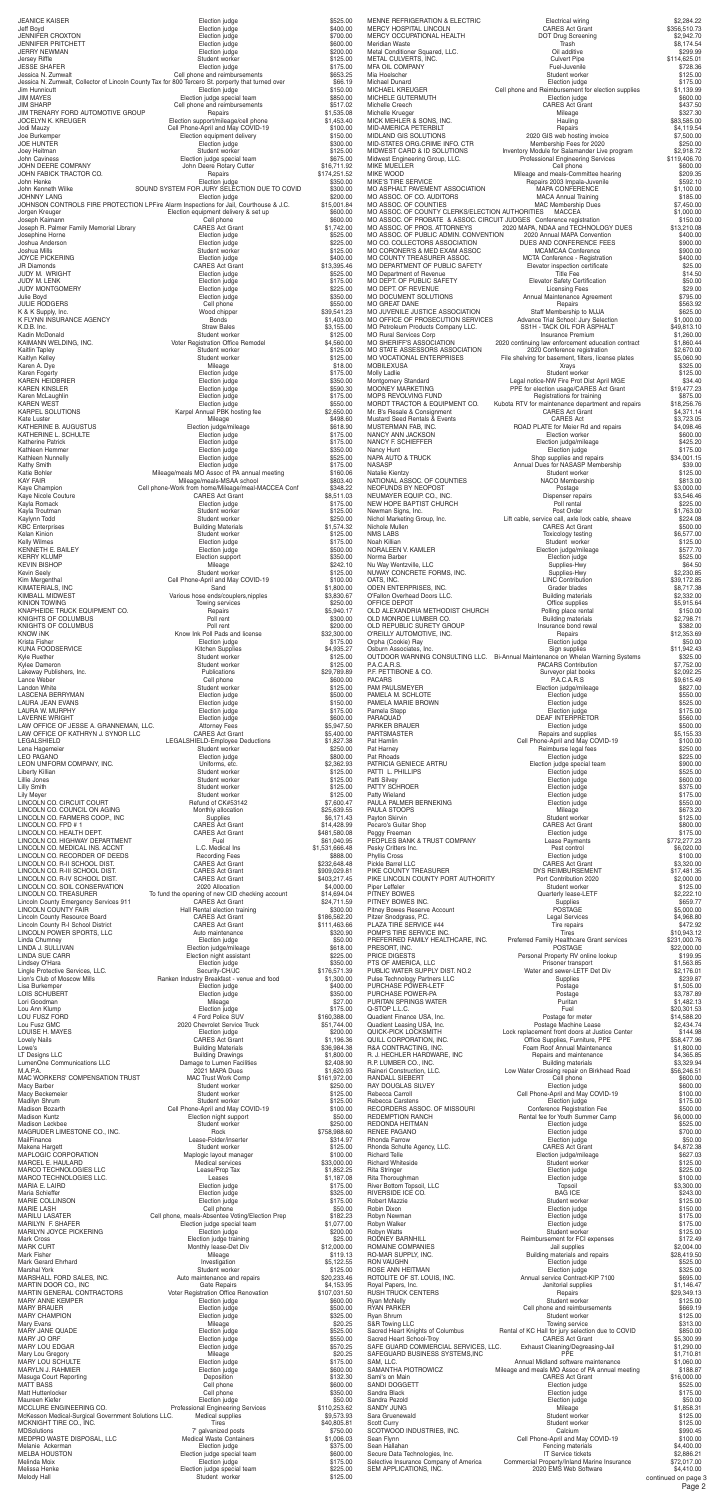# **GENERAL REVENUE ROAD & BRIDGE**

| $O(1000 \times 1000)$<br><b>Sharday Cage</b><br><b>SHARON A HASEKAMP</b>                | Election judge<br>Election judge                                                                    | しつつ・つつ<br>\$150.00<br>\$350.00                                           | <b>GENERAL REVENUE</b><br><b>Employee Name</b>   |                            | <b>BONNEY, SCOTT</b><br><b>BOSLEY, CHRISTOPHER</b><br><b>Salary</b> |                                         | 38,627.28<br>57, 157.87    |
|-----------------------------------------------------------------------------------------|-----------------------------------------------------------------------------------------------------|--------------------------------------------------------------------------|--------------------------------------------------|----------------------------|---------------------------------------------------------------------|-----------------------------------------|----------------------------|
| SHEILA D. JENKINSON<br><b>Shelby Davis</b>                                              | Type Set financial statement<br>Election judge                                                      | \$500.00<br>\$175.00                                                     | <b>BASS, MATTHEW</b><br>KAIMANN, JOSEPH          | 40,723.92<br>45,981.84     | BOZARTH, MADISON<br>CARROLL, PAUL                                   |                                         | 35,149.95<br>54,950.08     |
| SHERYL LYNN FOWLER<br>SHI INTERNATIONAL CORP                                            | Election judge/mileage<br><b>Computer Equipment</b>                                                 | \$615.30<br>\$942.65                                                     | MUELLER, MICHAEL<br>CHAMPION, MARY               | 40,723.92<br>40,429.92     | CARROLL, REBECCA<br>CARUSO, PRESTON                                 |                                         | 36,387.45<br>45,402.77     |
| SHRED-IT USA, LLC<br><b>Sick Tints</b>                                                  | Shredding services<br>Impala window tint                                                            | \$4,980.04<br>\$150.00                                                   | HALL, CRYSTAL<br>MCDONALD, HELEN                 | 66,524.16<br>37,510.84     | <b>CHASTEEN, MICHAEL</b><br>CHURCH, DALE                            |                                         | 44,260.73<br>372.24        |
| SIEVEKING INC.<br>Silex FFA Chapter                                                     | Oil and Grease<br><b>Plants for Courthouse</b>                                                      | \$12,539.99<br>\$60.00                                                   | <b>WILMES, TAYLOR</b><br>RODGERS, JULIE          | 38,746.80<br>49,999.92     | CLARK, MICHAEL<br>CONNER, JULIE                                     |                                         | 25,459.39<br>41,414.82     |
| SINCLAIR LAW OFFICE, LLC.<br>SKYWALKER AV SUPPLY                                        | Parent Atty fees<br>Security cameras                                                                | \$5,375.00<br>\$185.95                                                   | <b>BIZELLI, MARCY</b><br><b>KREUGER, MICHAEL</b> | 15,359.13<br>84,505.77     | COTTLE, JOHN<br>COX, CHRISTOPHER                                    |                                         | 68,731.92<br>5,455.01      |
| SOE Software Corporation<br>SPECTRUM ECYCLE SOLUTIONS, INC.                             | Annual Assurance<br>Electronic Recycle Day                                                          | \$3,332.00<br>\$2,290.00                                                 | <b>LASH, FRANCES</b><br>AKINS, NATALIE           | 46,422.24<br>3,727.50      | <b>CRAIN, ROBERT</b><br>CROSS, CRAIG                                |                                         | 9,979.71<br>37,149.36      |
| SPEEDY OFFICE SOLUTIONS<br><b>SPRINT</b>                                                | Printing and office supplies<br>Sprint                                                              | \$16,814.73<br>\$29,734.61                                               | <b>BECKER, THEODORE</b><br>BURKEMPER, JOSEPH     | 1,325.00<br>4,870.25       | DAVIS, CHRISTOPHER<br>DAVIS, RANDALL                                |                                         | 42,558.48<br>12,510.56     |
| ST. CHARLES INSURANCE<br>Stacia Marshall                                                | Cyber and Liability Insurance Renewal<br>Student worker                                             | \$364,431.00<br>\$125.00                                                 | COHEA, DIXI<br>EVANS, LAURA                      | 1,334.38<br>1,159.38       | DEUTSCH, HALEY<br>DOHERTY, ERIN                                     |                                         | 11,498.35<br>46,375.44     |
| State of Missouri<br><b>STATE OF MISSOURI</b>                                           | Permit Fee MOG490616<br>St v Summers                                                                | \$200.00<br>\$154.00                                                     | LASATER, MARILU<br>REED, CAROL                   | 13,034.25<br>1,418.75      | DONAHEY, TINA<br>DUBOIS, JOSHUA                                     |                                         | 32,551.00<br>27,462.86     |
| <b>STEVE ROBERTS</b><br>STORE IT & GO                                                   | Election judge<br>Storage Unit rentals                                                              | \$175.00<br>\$3,312.00                                                   | CLARY, BRYAN<br><b>EGGERING, HARRY</b>           | 49,751.75<br>38,083.25     | EILERS, TIMOTHY<br>ERSON, ALYSSA                                    |                                         | 21,093.34<br>14,067.76     |
| <b>Strands Salon</b><br>Sue Latham                                                      | <b>CARES Act Grant</b><br>Election judge                                                            | \$5,719.13<br>\$500.00                                                   | FORD, AARON<br>HUTTENLOCKER, MATTHEW             | 6,805.00<br>22,302.98      | ESCUDERO, JAIMIE<br>FANN, JOEL                                      |                                         | 55,832.25<br>44,768.41     |
| <b>SUE MULLEN</b><br>SUE SCHULTE                                                        | Election judge<br>Cell phone                                                                        | \$350.00<br>\$600.00                                                     | KAMLER, WILLIAM                                  | 7,038.60                   | <b>FANN. JOEL</b>                                                   |                                         | 146.16                     |
| Summer Hagemeier                                                                        | Election judge                                                                                      | \$250.00                                                                 | MILLER, VICTORIA<br>NAVARRO, MARY                | 36,420.72<br>8,712.00      | FINLEY, NICOLE<br>FLOYD, KIMBERLY                                   |                                         | 24,146.99<br>44,815.92     |
| Summit Food Service LLC<br>SUMNER ONE                                                   | <b>Inmate Meals</b><br>Lease-Kyocera                                                                | \$266,708.75<br>\$5,593.08                                               | SIEBERT, RANDY<br>STEWART, CLAY                  | 48,116.66<br>18,357.00     | FLYNN, SEAN<br>GENOVESE, DOMINIC                                    |                                         | 47.719.20<br>30,715.81     |
| SUSAN E. BECK<br><b>SUSAN V. LISTER</b>                                                 | Election judge<br>Election judge                                                                    | \$500.00<br>\$575.00                                                     | WARD, CARRIE<br>WEHDE, BARBARA                   | 42,499.92<br>66,524.16     | GOUGH, AUSTIN<br><b>GUGLIANO, KEVIN</b>                             |                                         | 28,998.03<br>45.232.33     |
| SWAFFORD-KIENTZY MACHINE & FABRICATION<br>SWEET STITCHERS KC. LLC                       | <b>CARES Act Grant</b><br>Uniforms                                                                  | \$25,105.78<br>\$678.94                                                  | O'BRIEN, BRENDA<br><b>BECK, JAMES</b>            | 61,596.48                  | HAKENEWERTH, SUSAN<br>640.00<br><b>HAMLIN, PATRICIA</b>             |                                         | 58,915.70<br>37,275.60     |
| Sydenstricker Nobbe Partners<br><b>Symmetry Energy Solutions, LLC</b>                   | Repairs<br>Gas                                                                                      | \$2,387.00<br>\$3,830.87                                                 | CLARY, CONNIE<br>FINLEY, CYNTHIA                 | 28,322.82<br>4,381.00      | HARGET, CALEB<br>HARNEY, PATRICK                                    |                                         | 28,806.69<br>55,223.71     |
| SYNTECH SYSTEMS, INC.<br><b>SysTec Wireless Communications</b>                          | Annual maintenance Fuelmaster-Hwy<br>Wireless Internet Project - CARES fund                         | \$2,350.00<br>\$499,361.60                                               | <b>HERRING, CHRISTINA</b><br>HORNE, JOSEPHINE    | 33,280.08<br>1,320.00      | HAYMES, SIERRA<br>HENKE, JOSEPH                                     |                                         | 10,684.20<br>52,333.44     |
| SYSTEC, LLC.<br><b>TABITHA EASLEY</b>                                                   | New server for Courthouse and IT Services<br>Election judge                                         | \$171,578.59<br>\$800.00                                                 | ISOM, CYNTHIA<br>LEITMAN, KIMBERLY               | 28,600.08<br>4,140.53      | HUFFMON, DEVON                                                      | HOLLINGSWORTH, CHRISTOPHER              | 48,687.37<br>21,287.29     |
| <b>Tabitha Wilson</b><br><b>Taylor Watts</b>                                            | Cell Phone-April and May COVID-19<br>Student worker                                                 | \$100.00<br>\$250.00                                                     | MARBACH, JOAN<br>STEWART, OLIVIA                 | 30,519.92<br>2,462.88      | <b>JACKSON, THOMAS</b><br>JOHNSON, AMANDA                           |                                         | 46,282.00<br>30,326.80     |
| <b>TAYLOR WILMES</b><br><b>TED BECKER</b>                                               | Mileage/Cell phone<br>Election judge/mileage                                                        | \$173.35<br>\$620.25                                                     | SULLIVAN, NATALIE<br>YOUNG, AMY                  | 3,826.50<br>29,751.83      | <b>JOHNSON, BRIAN</b><br><b>JOHNSON, JAMES</b>                      |                                         | 44,460.36<br>22,017.35     |
| TERMINAL SUPPLY CO.<br><b>TERRY HAMMOND</b>                                             | <b>Supplies</b><br>Election judge                                                                   | \$122.00<br>\$175.00                                                     | ZUMWALT, JESSICA                                 | 66,524.16                  | <b>KEATING, MATTHEW</b>                                             |                                         | 42,453.61                  |
| THE BURKEMPER LAW FIRM, LLC.                                                            | <b>GAL</b> fees                                                                                     | \$1,995.50                                                               | CRENSHAW, DOTTIE<br>EBERHARD, JEAN               | 66,524.16<br>33,860.64     | <b>KEMP, JEFFREY</b><br><b>KENNEY, JOSEPH</b>                       |                                         | 55,117.40<br>43,256.16     |
| THE CRANE AGENCY<br>THE HAWTHORN FOUNDATION                                             | <b>Insurance Bond</b><br>Governors Conf. Econ Dev Registration J.Rodgers                            | \$588.00<br>\$185.00                                                     | KIMBERLY, DEBORAH<br>RUSSELL, ANGELA             | 25,418.35<br>7,572.41      | <b>KERNS, PATRICK</b><br>KISTNER, TANNER                            |                                         | 42,766.32<br>16,572.26     |
| The Mill House<br>THE TERRY L ROBERTSON CENTER                                          | <b>CARES Act Grant</b><br>Domestic Violence Board Allocation                                        | \$3,213.14<br>\$17,050.00                                                | RYAN, JUDY<br><b>WIELAND, PATTY</b>              | 29,850.78<br>29,740.80     | <b>KRONE, DAVID</b><br>KUEHNER, EDWARD                              |                                         | 10,068.71<br>1,408.00      |
| THE UPS STORE #5237<br>Thelma Livesay                                                   | Shipping charges<br>Election judge                                                                  | \$10.95<br>\$50.00                                                       | GRAHAM-THOMPSON, HEATHER<br>BOEDEKER, WENDY      | 49,796.40<br>36,063.72     | LANG, MICHAEL<br>LAWRENCE, NICHOLAS                                 |                                         | 72,954.12<br>15,043.80     |
| THOMAS E. ARTRU<br>THOMSON REUTERS                                                      | Election resolution team<br>Monthly bill                                                            | \$375.00<br>\$345.76                                                     | JUNG, SANDRA<br>MITCHELL, DONNA                  | 62,122.80<br>30,600.00     | LEWIS, DWAYNE<br>LEWIS, MICHAEL                                     |                                         | 25,578.46<br>9,184.26      |
| THOMSON REUTERS - WEST<br><b>Thornhills Towing</b>                                      | <b>Westlaw Charges</b><br>Towing services                                                           | \$4,454.02<br>\$195.00                                                   | <b>BRUNS, TESSA</b><br>DYE, KAREN                | 27,040.08                  | LINGLE, DAVID<br>30.00<br>LINK, STEPHANIE                           |                                         | 46,399.93<br>16,861.24     |
| THYSSENKRUPP ELEVATOR CORP.<br>TIGER COURT REPORTING, LLC.                              | Elev maint<br>Deposition                                                                            | \$8,873.47<br>\$79.35                                                    | <b>GREGORY, MARY</b><br>HALL, KATHY              |                            | 678.00<br>LIPAROTO, PETER<br>336.00<br>LIVINGSTON, TIMOTHY          |                                         | 33,567.16<br>44,091.30     |
| TIM DUGGAN<br>Time Warner Cable                                                         | Election judge<br>Fiber-CH Nov                                                                      | \$525.00<br>\$3,790.50                                                   | JOHNSTON, DENA<br>KIGHT, CAROLINE                |                            | 72.00<br>LUKENS, PATRICK<br>198.00<br>MALIK, ABDULLAH               |                                         | 34,394.99<br>374.36        |
| <b>Tipton Systems</b><br>Tomo Drug Testing                                              | Money machine paper<br>Drug testing                                                                 | \$79.20<br>\$3,310.10                                                    | REED, JEFFERY<br>SHARP, JAMES                    | 25,680.00<br>45,000.00     | MANLOVE, ALEXIS<br>MARTIN, AUGUST                                   |                                         | 32,604.39<br>37,662.64     |
| TOP CAT STENO, INC.<br><b>TRACKER DESIGNS</b>                                           | <b>MEMORY CARD</b><br>Professional Web Design Services                                              | \$131.00<br>\$13,805.00                                                  | STANEK, ADAM                                     | 41,200.08                  | MARTINEZ, JACOB                                                     |                                         | 46,777.24                  |
| TRACTOR SUPPLY CREDIT PLAN<br>TRACTOR SUPPLY FARM & HOME                                | Supplies<br>Repairs - Belt and oil-mower                                                            | \$411.34<br>\$35.88                                                      | ACKERMAN, MELANIE<br><b>BARNHILL, JESSICA</b>    | 2,966.66<br>29,336.40      | MARTINEZ, JESSE<br>MAUZY, JODI                                      |                                         | 1,727.53<br>49,440.00      |
| TRACTOR TRAILER SUPPLY CO. INC.                                                         | SNOW TIRE CHAINS                                                                                    | \$3,659.34                                                               | <b>BELCHER, HARRY</b><br><b>BOHLER, KATIE</b>    | 29,826.00<br>32,550.00     | MAYFIELD, DANIEL<br>MCCOY, JOHN                                     |                                         | 43,523.99<br>42.454.78     |
| <b>Traffic Control Company</b><br>TRANSAMERICA LIFE INSURANCE COMPANY                   | <b>Traffic Control Device</b><br>TRANSAMERICA SUPPLEMENTAL INS                                      | \$856.45<br>\$5,145.60                                                   | FERGUSON, MELINDA<br>FISHER, MARK                | 17,715.20<br>71,925.12     | MCCOY, TRACY<br><b>MCNAIL, MASON</b>                                |                                         | 57,604.13<br>75,586.90     |
| TRI-COUNTY GLASS<br>TRINITY LUTHERAN CHURCH                                             | <b>CARES Act Grant</b><br>Poll rent                                                                 | \$10,770.01<br>\$300.00                                                  | FLETCHER, CATHERINE<br><b>INGLE, STACY</b>       | 43,867.44<br>27,198.86     | <b>MCPIKE, EARL</b>                                                 | MERGENTHAL, KIMBERLY                    | 41,558.29<br>37,851.12     |
| <b>Trista Stratton</b><br>Tri-State ICF LLC                                             | Election judge<br>Building Materials - Det/Coroner Building                                         | \$175.00<br>\$3,445.56                                                   | <b>KEIM, TAMMA</b><br><b>KREHMEYER, JOHN</b>     | 47,850.00<br>61,740.00     | MERKEL, BECKY<br>MIGLIAZZO, SAMUEL                                  |                                         | 37,730.85<br>3,024.30      |
| <b>TriTech Automation</b><br>Troy Area Chamber of Commerce                              | <b>CARES Act Grant</b><br>Chamber sponsorship General member meeting                                | \$29,996.56<br>\$200.00                                                  | KRUEGER, MICHELLE<br>LUEKER, ERIN                | 66,780.00<br>76,009.87     | MISURACO, TIMOTHY                                                   | MOMPHARD, SAMANTHA                      | 19,685.40<br>11,736.94     |
| TROY FLOORING CENTER<br>TROY FLOWER & GIFT SHOP                                         | Carpet for Justice Center<br>Christmas Wreaths for Courthouse 2019 & 2020                           | \$93,397.78<br>\$1,264.99                                                | LUSTER, KATHERINE<br>MILLS, MELISSA              | 32,554.58<br>13,156.41     | MOORE, DAWN<br><b>MOUTRAY, CHARLES</b>                              |                                         | 18,200.60<br>32,015.76     |
| <b>TROY FREE PRESS</b><br>Troy Marble & Granite Co.                                     | YEARLY SUBSCRIPTION<br><b>CARES Act Grant</b>                                                       | \$32.00<br>\$3,782.01                                                    | NICHOLSON, CASEY<br>PIOTROWICZ, SAMANTHA         | 10,407.59<br>13,156.41     | MUDD, R.GEANINE<br>MULLEN, CHRISTOPHER                              |                                         | 37,777.68<br>14,818.78     |
| TROY WATER & SANITATION DEPT.<br>TRUCK CENTERS, INC.                                    | Water & Sewer<br>Repairs                                                                            | \$76,466.09<br>\$15,501.43                                               | SALSMAN, ALEXANDRA                               | 17,526.89                  | NICHOLSON, JOHN                                                     |                                         | 46,112.37                  |
| <b>Turning Point Advocacy Services</b><br><b>Tvler Mudd</b>                             | Domestic Violence Board Allocation<br>Student worker                                                | \$1,500.00<br>\$125.00                                                   | TRACY, AMANDA<br>WOOD, MICHAEL                   | 10,149.97<br>143,487.00    | O'GRADY, BRIAN<br>PARKER, MEGAN                                     |                                         | 77,971.20<br>30,710.70     |
| TYLER TECHNOLOGIES, INC.                                                                | Annual Maintenance for INCODE financial software                                                    | \$20,608.74                                                              | ADKINS, MARY<br>MINTER, HEATHER                  | 26,676.96<br>28,619.04     | PARKER, RYAN<br>PATTERSON, ANDREA                                   |                                         | 16,238.40<br>39,542.24     |
| <b>Tyler Young</b><br>U.S. Postmaster                                                   | Student worker<br>Postage                                                                           | \$125.00<br>\$11,549.00                                                  | NEPORADNY, NATALIE<br>WINKELMEIER, DAVID         | 19,980.00                  | PATTERSON, LAURIE<br>309.57<br>PEEBLES, MARCUS                      |                                         | 4,075.74<br>42,747.44      |
| <b>U.S. CELLULAR</b><br><b>ULINE</b>                                                    | U.S. Cellular-Juvenile<br>Crowd control stantions and signage                                       | \$881.38<br>\$10,016.80                                                  | JOHNSON, JAMES<br>PARKER, RYAN                   | 13,958.16<br>21,148.56     | PINEIRO, ANTONIO<br><b>REDMAN, ERIC</b>                             |                                         | 39,444.23<br>41,822.72     |
| Unisafe, Inc.<br>United First Aid & Safety, LLC.                                        | <b>PPE</b><br>Service and stock first aid kit                                                       | \$893.34<br>\$240.72                                                     | <b>TOTAL</b>                                     | 2,544,457.20               | ROBINSON, ALEXANDER<br>RODGERS, TRAVIS                              |                                         | 48,175.90<br>11,248.02     |
|                                                                                         | Employee Life and AD&D                                                                              | \$6,355.20                                                               | <b>ROAD &amp; BRIDGE</b>                         |                            | RODRIGUEZ, ARIANA<br>ROUSAN-ELLIOTT, SYLVIA                         |                                         | 30,132.70                  |
| UnitedHealthcare Insurance Company<br>UNIV. OF MO. EXTENSION COUNCIL                    | Annual Allocation to Extension Council                                                              | \$64,000.00                                                              | <b>EMPLOYEE NAME</b>                             |                            |                                                                     |                                         |                            |
| UNIVERSITY OF MISSOURI-COLUMBIA AR<br>UNIVERSITY OF MISSOURI-ST. LOUIS AR               | Autopsy services<br>Grant Contract Expense- Portal Grant                                            | \$24,675.00<br>\$79,778.00                                               | <b>BARNES, JUSTIN</b>                            | <b>SALARY</b><br>46,834.48 | ROUSE, THOMAS                                                       |                                         | 24,584.94<br>16,184.83     |
| US FOODS, INC.                                                                          | Jail kitchen supplies                                                                               | \$6,862.53                                                               | BERGJANS, JOSEPH<br>EAST, AUSTIN                 | 32,104.74<br>2,924.26      | RUEGG, WALTER<br>RUMPLE, BROCK                                      |                                         | 13,920.88<br>5,699.74      |
| V.F.W. POST # 8828<br>VALVOLINE EXPRESS CARE                                            | Poll rent<br>Maint-Juvenile                                                                         | \$375.00<br>\$130.89                                                     | ENGLISH, MICHAEL<br>FISK, JACOB                  | 1,496.04<br>2,256.24       | RYAN, AARON<br><b>SACHS, TIMOTHY</b>                                |                                         | 43,720.02<br>55.389.84     |
| VANGUARD APPRAISALS, INC.<br><b>VANGUARD TRUCK CENTERS</b>                              | Vanguard - annual maintenance invoice<br>Repairs                                                    | \$29,425.00<br>\$438.06                                                  | GIBSON, DENNIS<br><b>HALIM, GARRY</b>            | 27,145.66<br>16,334.25     | SAUNDERS, DANIEL<br><b>SCHELL, KEVIN</b>                            |                                         | 46,939.25<br>701.96        |
| <b>VERA BLUM</b><br><b>VERITEXT</b>                                                     | Election judge<br><b>Transcript services</b>                                                        | \$600.00<br>\$233.80                                                     | HARRIS, ADAM<br>HARRISON, DANIEL                 | 47,296.99<br>23,583.43     | <b>SCHMITTGENS, STEVEN</b><br>SKAGGS, JEFFREY                       |                                         | 25,275.60<br>44,695.13     |
| <b>VERIZON WIRELESS</b><br>Veronica Whiteside                                           | Verizon<br>Student worker                                                                           | \$4,477.04<br>\$125.00                                                   | <b>HARRISON, DANNY</b><br>HOUSTON, ROBERT        | 46,706.90<br>41,058.96     | SLAPE, BRENDAN<br>STEEN, JEREMY                                     |                                         | 584.64<br>7,749.37         |
| Victoria Edwards<br>VICTORYLANE FUEL & FOOD 2, LLC.                                     | Student worker<br>Fuel-Hwy                                                                          | \$125.00<br>\$28,557.91                                                  | HUBER, DONALD<br>KLEBE, JOHN                     | 46,488.00<br>3,008.75      | STEWART, JUSTIN                                                     | STEINHAUER, NICHOLAS                    | 912.00<br>42,558.48        |
| Virginia Northcutt<br>VISA                                                              | Election judge<br>Visa                                                                              | \$25.00<br>\$104,897.96                                                  | KOFOED, ALAN<br>LEHMKUHL, LAWRENCE               | 31,106.71<br>34,349.73     | STEWART, ZACHARY<br>THEBEAU, ROBERT                                 |                                         | 6,900.18<br>43,824.47      |
| <b>VISION CARE DIRECT</b><br>Vision Service Plan (CT)                                   | <b>VISION CARE</b><br><b>VSP VISION</b>                                                             | \$330.96<br>\$1,012.36                                                   | MATLOCK, NEAL<br>MCCARDIE, ROGER                 | 4,393.50<br>32,693.54      | <b>THOMAS, ROBERT</b><br>THOMPSON, JOHN                             |                                         | 39,807.42<br>40,549.37     |
| Vulcan, Inc.<br>WACO TRUCK SERVICE. INC.                                                | STOP SIGNS AND ROAD SIGN BLANKS<br>Repairs                                                          | \$6,148.02<br>\$14,856.39                                                | MOSBY, BRADLEY                                   | 39,471.12                  | TIPPETT, AMY                                                        |                                         | 59,313.08                  |
| Waggoner's Riverroad Antiques<br><b>WALMARI</b>                                         | <b>CARES Act Grant</b><br>Supplies                                                                  | \$675.62<br>\$1,232.55                                                   | OHMES, CHARLES<br>OWENS, JACOB                   | 31,315.38<br>30,886.98     | TIPTON, GREGORY<br>TURNER, GREGORY                                  |                                         | 52,868.16<br>17,987.89     |
| WALZ GROUP, LLC                                                                         | Certified Mailer Forms 45663NB                                                                      | \$225.78                                                                 | PARIS, KEVIN<br>PARTL, JEREMY                    | 33,162.88<br>39,944.18     | TURNER, KAMYSHA<br>TYREE, AUSTIN                                    |                                         | 3,904.09<br>11,226.44      |
| Warrenton Office Furniture LLC.<br>WARRENTON OIL COMPANY                                | Lateral file-Pub Adm<br>Fuel-Hwy                                                                    | \$399.00<br>\$38,756.23                                                  | PONDER, JEAN<br>PRINSTER, DAVID                  | 35,688.92<br>35,468.38     | <b>VALFOR, TIBERIUS</b><br><b>WEITKAMP, LAWRENCE</b>                |                                         | 29.805.34<br>38,531.20     |
| WASTE MANAGEMENT OF MISSOURI, INC.<br>WEBSTER COUNTY PRINTING AND OFFICE SUPPLIES, LLC. | Trash                                                                                               | \$2,597.04                                                               | RICHARDSON, BRIAN<br>ROETTGER, RANDY             | 35,344.82<br>39,705.55     | <b>WESTBROOK, DENNIS</b><br><b>WIDEMAN, ROBERT</b>                  |                                         | 30,635.14<br>63,598.39     |
| WEINAND YOUNGER TIRE. INC.                                                              | Marriage License & Marriage Certificate Forms<br><b>TIRE REPAIRS</b>                                | \$591.00<br>\$1,954.60                                                   | SAUNDERS, TOMMY<br>SCHULTE, PAUL                 | 35,027.28                  | <b>WILKINSON, TRISTON</b><br>116.00<br><b>WILSON, TABITHA</b>       |                                         | 40,927.12<br>39,149.28     |
| WELLS REPORTING SVC. & LEGAL VIDEO<br>WENCOL, INC.                                      | Court Reporter services<br><b>HARD DRIVE</b>                                                        | \$1,300.00<br>\$279.00                                                   | SIMPSON, WILLIAM<br>STETSON, ELLIOTT             | 34,352.05<br>4,284.02      | WINGRON, SEAN<br>WINKLER, AIMEE                                     |                                         | 56.430.92<br>5,553.49      |
| Wendy Boedeker<br><b>Wesley Enterprises</b>                                             | Notary Charge - reimbursement<br><b>Election Trailer Maintenance</b>                                | \$52.50<br>\$275.54                                                      | TAPLEY, ERIC<br>TEDESCO, SALVATORE               | 63,859.92<br>2,806.93      | <b>TOTAL</b>                                                        |                                         | 4,231,391.27               |
| <b>Wesley McVey</b><br>West End Salon                                                   | Training<br><b>CARES Act Grant</b>                                                                  | \$320.00<br>\$6,654.66                                                   | TUCKER, JUSTIN<br>TWELLMAN, MARK                 | 3,229.13<br>43,211.53      | <b>ASSESSMENT</b><br><b>EMPLOYEE NAME</b>                           |                                         | <b>SALARY</b>              |
| <b>WEX BANK</b><br>WHITESIDE SCHOOL HOUSE                                               | Fuel-LETF<br>Poll rent                                                                              | \$19,736.19<br>\$150.00                                                  | <b>WEBER, LANCE</b><br>WEITKAMP, DAVID           | 55,620.00<br>40,871.44     | <b>BISHOP, KEVIN</b><br><b>BROWN, BRIAN</b>                         |                                         | 61,596.48<br>41,162.88     |
| <b>William Creel</b><br><b>WILLIAM KAMLER</b>                                           | Election judge<br>Equipment technician/mileage/cell phone                                           | \$200.00<br>\$1,445.00                                                   | WILLIS, JESSE<br>WONDEL, RONALD                  | 20,541.25<br>5,136.63      | <b>BROWN, TABETHA</b><br>DICKHERBER, SAVANNA                        |                                         | 25,600.08<br>28.919.01     |
| <b>William Pezold</b><br><b>WINDSTREAM</b>                                              | Election judge<br>Windstream-JC/LETF                                                                | \$50.00<br>\$13,950.60                                                   | <b>TOTAL</b>                                     | 1,069,826.57               | FAIR, KAY<br>GRECO-FORD, AMANDA                                     |                                         | 37,980.00<br>27,950.26     |
| WINFIELD FIRST BAPTIST CHURCH<br>Winfield Foley Fire Protection District                | Poll rent<br><b>CARES Act Grant</b>                                                                 | \$300.00<br>\$3,449.11                                                   | <b>LAW ENFORCEMENT</b><br><b>EMPLOYEE NAME</b>   | <b>SALARY</b>              | LONG. ANGEL<br>MONTGOMERY, JAMES                                    |                                         | 26,800.08<br>21,956.00     |
| WINGHAVEN LAW, LLC<br>WOODY'S MUNICIPAL SUPPLY CO.                                      | Court Ordered GAL Fees<br>Repairs                                                                   | \$3,145.00<br>\$3,006.50                                                 | ALLEY, DAVID<br>AUER, JAMES                      | 30,237.03<br>49,414.80     | PETERSON, CYNTHIA<br>RAMSOUR, MICHELE                               |                                         | 33,076.80<br>32,375.28     |
| WORLD WIDE TECHNOLOGY, INC.<br>Worthington Direct Holdins, LLC.                         | CISCO TABLE MIC WITH JACK FOR POLY COM MACHINE<br>Security cabinet for ballot on demand printer x 3 | \$271.04<br>\$4,077.32                                                   | <b>BARTON, MICHAEL</b><br><b>BEEMAN, BRADLEY</b> | 17,514.02<br>46,375.44     | SCHULTE, SUSAN<br>SHAFFER, CHRISTINA                                |                                         | 41,632.21<br>40,000.08     |
| <b>Xerox Financial Services</b><br>Yellow Toad Consulting LLC                           | LEASE & COPIES<br>N95 Respirator Masks                                                              | \$648.73<br>\$16,800.00                                                  | <b>BELL, SHAWN</b>                               | 45,117.36<br>65,416.92     | ZENK, ASHLEY ANN<br><b>TOTAL</b>                                    |                                         | 24,104.46<br>443,153.62    |
| ZEP MANUFACTURING CO., INC                                                              | Hand cleaners                                                                                       | \$222.98                                                                 | BINDER, ANDREW                                   |                            |                                                                     |                                         |                            |
| <b>WARRANTS TO INTERNAL REVENUE SERVICE FOR</b>                                         |                                                                                                     | <b>GEN FUND - TREASURER</b>                                              |                                                  | \$636.75                   |                                                                     |                                         |                            |
| SOCIAL SECURITY AND WITHHOLDING TAXES:<br>FEDERAL WITHHOLDING ACCOUNT                   | \$1,887,711.50                                                                                      | <b>GEN FUND - COLLECTOR</b><br><b>GEN FUND - RECORDER</b>                |                                                  | \$681.32<br>\$2,740.89     |                                                                     | <b>Total Amount of Delinquent taxes</b> |                            |
| MISSOURI DIRECTOR OF REVENUE<br><b>TOTAL</b>                                            | \$240,734.00<br>\$2,128,445.50                                                                      | <b>GEN FUND - CIRCUIT CLERK</b><br><b>GEN FUND - JUVENILE</b>            |                                                  | \$703.54<br>\$928.27       |                                                                     | for all years as of                     |                            |
|                                                                                         |                                                                                                     | <b>GEN FUND - CORONER</b>                                                |                                                  | \$4,791.38                 |                                                                     | December 31, 2020                       |                            |
| <b>WARRANTS TO GOVERNMENT EMPLOYEE'S</b><br><b>RETIREMENT SYSTEM:</b>                   | ROAD & BRIDGE                                                                                       | <b>LAW ENFORCEMENT</b>                                                   |                                                  | \$4,736.32<br>\$1,011.17   | <b>General Fund</b><br>Road & Bridge                                |                                         | 295,632.17<br>323,575.66   |
| <b>COUNTY EMPLOYEE</b>                                                                  | <b>ASSESSMENT</b>                                                                                   |                                                                          |                                                  | \$425.76                   | Hospital                                                            |                                         | 243,594.03                 |
| <b>RETIREMENT FUND</b>                                                                  | \$431,802.27<br><b>CHARTER</b>                                                                      |                                                                          |                                                  |                            | Senate Bill 40                                                      |                                         | 134,674.91                 |
| DIV. OF EMPLOYMENT SECURITY<br><b>GENERAL FUND</b>                                      | \$3,385.63                                                                                          | <b>GEN FUND - BLDG &amp; GROUNDS</b><br><b>GEN FUND - EMERGENCY MGMT</b> |                                                  | \$10,346.55<br>\$2,010.64  |                                                                     |                                         |                            |
| ROAD & BRIDGE                                                                           | \$2,094.10                                                                                          | <b>GEN FUND - CORONER</b>                                                |                                                  | \$808.92                   | <b>ASSESSED VALUATIONS</b>                                          |                                         |                            |
| <b>LAW ENFORCEMENT</b><br><b>ASSESSMENT</b>                                             | \$7,134.74<br>\$735.84<br><b>TOTAL</b>                                                              | <b>LAW ENFORCEMENT</b>                                                   |                                                  | \$19,727.67<br>\$32,893.78 | <b>Real Estate</b>                                                  |                                         | Actual 2020<br>631,492,457 |
| <b>TOTAL</b>                                                                            | \$13,350.31                                                                                         |                                                                          |                                                  |                            | Personal Property                                                   |                                         | 216,116,408                |
| <b>WARRANTS FOR UTILITIES:</b>                                                          | <b>SPRINT</b>                                                                                       | GEN FUND - PUBLIC ADMIN.                                                 |                                                  | \$700.49                   | <b>Local Utilities</b><br><b>State Utilities</b>                    |                                         | 1,031,914<br>73,486,078    |
| TROY WATER & SANITATION DEPT.                                                           | \$76,466.09                                                                                         | <b>GEN FUND - EMERGENCY MGMT.</b>                                        |                                                  | \$1,079.64                 |                                                                     |                                         |                            |
| <b>CUIVRE RIVER ELECTRIC</b><br>AMEREN UE                                               | \$6,206.08<br>ROAD & BRIDGE<br>\$136,034.80                                                         | <b>GEN FUND - GENERAL COUNTY</b>                                         |                                                  | \$454.84<br>\$6,573.38     | <b>Total Assessed</b><br><b>Valuations</b>                          |                                         | 922,126,857                |
| <b>TOTAL</b>                                                                            | \$218,706.97<br>ASSESSMENT                                                                          | <b>LAW ENFORCEMENT</b>                                                   |                                                  | \$12,479.89<br>\$2,057.61  |                                                                     |                                         |                            |
| <b>WARRANTS ISSUED TO THE POSTMASTER:</b>                                               |                                                                                                     | SPECIAL ELECTIONS                                                        |                                                  | \$5,991.23                 |                                                                     |                                         |                            |
| <b>GEN FUND-VOTER REGISTRATION</b><br><b>GEN FUND-TREASURER</b>                         | \$725.00<br><b>TOTAL</b><br>\$55.00                                                                 |                                                                          |                                                  | \$29,337.08                | <b>TAX RATE SCHEDULE</b>                                            |                                         |                            |
| GEN FUND-RECORDER OF DEEDS                                                              | <b>WINDSTREAM</b><br>\$500.00                                                                       |                                                                          |                                                  |                            | Per \$100 Assessed Valuation                                        |                                         |                            |
| <b>GEN FUND-PUBLIC ADMINISTRATION</b><br><b>GEN FUND-JUVENILE</b>                       | \$626.00<br>\$770.00                                                                                | <b>GEN FUND - JUSTICE CENTER</b><br><b>LAW ENFORCEMENT</b>               |                                                  | \$10,439.55<br>\$3,511.05  |                                                                     |                                         | Maximum                    |
| <b>GEN FUND-CORONER</b><br><b>GEN FUND-SPECIAL ELECTIONS</b>                            | <b>TOTAL</b><br>\$148.00<br>\$8,725.00                                                              |                                                                          |                                                  | \$13,950.60                |                                                                     | Actual<br>2020                          | Rate<br>Allowed            |
| <b>TOTAL</b>                                                                            | <b>U.S.CELLULAR</b><br>\$11,549.00                                                                  |                                                                          |                                                  |                            | <b>TAX PURPOSE</b>                                                  |                                         |                            |
| <b>WARRANTS ISSUED TO EACH TELEPHONE COMPANY:</b>                                       |                                                                                                     | <b>GENERAL FUND - JUVENILE</b>                                           |                                                  | \$881.38                   | General Revenue                                                     | 0.2000<br>0.2421                        | 0.3167                     |
| <b>CENTURYLINK</b><br><b>GEN FUND - COUNTY CLERK</b>                                    | <b>VERIZON WIRELESS</b><br>\$606.78                                                                 | PROSCECUTING ATTORNEY                                                    |                                                  | \$4,477.04                 | Road & Bridge<br>Hospital<br>Senate Bill 40                         | 0.1583<br>0.0910                        | 0.2421<br>0.1583<br>0.0910 |

## **GROSS SALARIES BY FUND**

| <b>SHARON A HASEKAMP</b><br>SHEILA D. JENKINSON<br><b>Shelby Davis</b>                        | Election judge<br>Type Set financial statement                                                      | \$350.00<br>\$500.00<br>\$175.00                              | <b>Employee Name</b><br><b>BASS, MATTHEW</b>                       | <b>Salary</b><br>40,723.92              | <b>BOSLEY, CHRISTOPHER</b><br>BOZARTH, MADISON                                         |                                                                | 57.157.87<br>35,149.95              |
|-----------------------------------------------------------------------------------------------|-----------------------------------------------------------------------------------------------------|---------------------------------------------------------------|--------------------------------------------------------------------|-----------------------------------------|----------------------------------------------------------------------------------------|----------------------------------------------------------------|-------------------------------------|
| SHERYL LYNN FOWLER<br>SHI INTERNATIONAL CORP                                                  | Election judge<br>Election judge/mileage<br><b>Computer Equipment</b>                               | \$615.30<br>\$942.65                                          | KAIMANN, JOSEPH<br>MUELLER, MICHAEL<br>CHAMPION, MARY              | 45,981.84<br>40,723.92<br>40,429.92     | CARROLL, PAUL<br>CARROLL, REBECCA<br>CARUSO, PRESTON                                   |                                                                | 54,950.08<br>36,387.45<br>45,402.77 |
| SHRED-IT USA, LLC<br><b>Sick Tints</b><br>SIEVEKING INC.                                      | Shredding services<br>Impala window tint<br>Oil and Grease                                          | \$4,980.04<br>\$150.00<br>\$12,539.99                         | HALL, CRYSTAL<br>MCDONALD, HELEN<br><b>WILMES, TAYLOR</b>          | 66,524.16<br>37,510.84                  | <b>CHASTEEN, MICHAEL</b><br>CHURCH, DALE                                               |                                                                | 44,260.73<br>372.24                 |
| Silex FFA Chapter<br>SINCLAIR LAW OFFICE, LLC.                                                | Plants for Courthouse<br>Parent Atty fees                                                           | \$60.00<br>\$5,375.00                                         | RODGERS, JULIE<br><b>BIZELLI, MARCY</b>                            | 38,746.80<br>49,999.92<br>15,359.13     | CLARK, MICHAEL<br>CONNER, JULIE<br>COTTLE, JOHN                                        |                                                                | 25,459.39<br>41,414.82<br>68,731.92 |
| SKYWALKER AV SUPPLY<br>SOE Software Corporation                                               | Security cameras<br>Annual Assurance                                                                | \$185.95<br>\$3,332.00                                        | KREUGER, MICHAEL<br>LASH, FRANCES                                  | 84,505.77<br>46,422.24                  | COX, CHRISTOPHER<br>CRAIN, ROBERT                                                      |                                                                | 5,455.01<br>9,979.71                |
| SPECTRUM ECYCLE SOLUTIONS, INC.<br>SPEEDY OFFICE SOLUTIONS<br><b>SPRINT</b>                   | Electronic Recycle Day<br>Printing and office supplies<br>Sprint                                    | \$2,290.00<br>\$16,814.73<br>\$29,734.61                      | AKINS, NATALIE<br>BECKER, THEODORE                                 | 3,727.50<br>1,325.00<br>4,870.25        | CROSS, CRAIG<br>DAVIS, CHRISTOPHER<br>DAVIS, RANDALL                                   |                                                                | 37,149.36<br>42,558.48<br>12,510.56 |
| ST. CHARLES INSURANCE<br>Stacia Marshall                                                      | Cyber and Liability Insurance Renewal<br>Student worker                                             | \$364,431.00<br>\$125.00                                      | BURKEMPER, JOSEPH<br>COHEA, DIXI<br>EVANS, LAURA                   | 1,334.38<br>1,159.38                    | DEUTSCH, HALEY<br><b>DOHERTY, ERIN</b>                                                 |                                                                | 11,498.35<br>46,375.44              |
| State of Missouri<br><b>STATE OF MISSOURI</b>                                                 | Permit Fee MOG490616<br>St v Summers                                                                | \$200.00<br>\$154.00                                          | LASATER, MARILU<br>REED, CAROL                                     | 13,034.25<br>1,418.75                   | DONAHEY, TINA<br>DUBOIS, JOSHUA                                                        |                                                                | 32,551.00<br>27,462.86              |
| <b>STEVE ROBERTS</b><br>STORE IT & GO<br><b>Strands Salon</b>                                 | Election judge<br>Storage Unit rentals<br><b>CARES Act Grant</b>                                    | \$175.00<br>\$3,312.00<br>\$5,719.13                          | CLARY, BRYAN<br>EGGERING, HARRY<br>FORD, AARON                     | 49,751.75<br>38,083.25<br>6,805.00      | EILERS, TIMOTHY<br>ERSON, ALYSSA<br>ESCUDERO, JAIMIE                                   |                                                                | 21,093.34<br>14,067.76<br>55,832.25 |
| Sue Latham<br><b>SUE MULLEN</b>                                                               | Election judge<br>Election judge                                                                    | \$500.00<br>\$350.00                                          | HUTTENLOCKER, MATTHEW<br>KAMLER, WILLIAM                           | 22,302.98<br>7,038.60                   | FANN, JOEL<br>FANN, JOEL                                                               |                                                                | 44,768.41<br>146.16                 |
| SUE SCHULTE<br>Summer Hagemeier<br>Summit Food Service LLC                                    | Cell phone<br>Election judge                                                                        | \$600.00<br>\$250.00                                          | MILLER, VICTORIA<br>NAVARRO, MARY                                  | 36,420.72<br>8,712.00                   | FINLEY. NICOLE<br>FLOYD, KIMBERLY                                                      |                                                                | 24,146.99<br>44,815.92              |
| <b>SUMNER ONE</b><br>SUSAN E. BECK                                                            | <b>Inmate Meals</b><br>Lease-Kyocera<br>Election judge                                              | \$266,708.75<br>\$5,593.08<br>\$500.00                        | SIEBERT, RANDY<br>STEWART, CLAY<br>WARD, CARRIE                    | 48,116.66<br>18,357.00<br>42,499.92     | FLYNN, SEAN<br>GENOVESE, DOMINIC<br>GOUGH, AUSTIN                                      |                                                                | 47,719.20<br>30,715.81<br>28,998.03 |
| <b>SUSAN V. LISTER</b><br>SWAFFORD-KIENTZY MACHINE & FABRICATION                              | Election judge<br><b>CARES Act Grant</b>                                                            | \$575.00<br>\$25,105.78                                       | WEHDE, BARBARA<br>O'BRIEN, BRENDA                                  | 66,524.16<br>61,596.48                  | GUGLIANO, KEVIN<br>HAKENEWERTH, SUSAN                                                  |                                                                | 45,232.33<br>58,915.70              |
| SWEET STITCHERS KC, LLC<br>Sydenstricker Nobbe Partners<br>Symmetry Energy Solutions, LLC     | Uniforms<br>Repairs<br>Gas                                                                          | \$678.94<br>\$2,387.00<br>\$3,830.87                          | <b>BECK. JAMES</b><br>CLARY, CONNIE<br>FINLEY, CYNTHIA             | 28,322.82                               | 640.00<br><b>HAMLIN, PATRICIA</b><br>HARGET, CALEB                                     |                                                                | 37,275.60<br>28,806.69<br>55.223.71 |
| SYNTECH SYSTEMS, INC.<br><b>SysTec Wireless Communications</b>                                | Annual maintenance Fuelmaster-Hwy<br>Wireless Internet Project - CARES fund                         | \$2,350.00<br>\$499,361.60                                    | HERRING, CHRISTINA<br>HORNE, JOSEPHINE                             | 4,381.00<br>33,280.08<br>1,320.00       | HARNEY, PATRICK<br><b>HAYMES, SIERRA</b><br><b>HENKE, JOSEPH</b>                       |                                                                | 10,684.20<br>52,333.44              |
| SYSTEC, LLC.<br><b>TABITHA EASLEY</b>                                                         | New server for Courthouse and IT Services<br>Election judge                                         | \$171,578.59<br>\$800.00                                      | <b>ISOM, CYNTHIA</b><br>LEITMAN, KIMBERLY                          | 28,600.08<br>4,140.53                   | HUFFMON, DEVON                                                                         | HOLLINGSWORTH, CHRISTOPHER                                     | 48,687.37<br>21,287.29              |
| <b>Tabitha Wilson</b><br><b>Taylor Watts</b><br><b>TAYLOR WILMES</b>                          | Cell Phone-April and May COVID-19<br>Student worker<br>Mileage/Cell phone                           | \$100.00<br>\$250.00<br>\$173.35                              | MARBACH, JOAN<br>STEWART, OLIVIA<br>SULLIVAN, NATALIE              | 30,519.92<br>2,462.88<br>3,826.50       | <b>JACKSON, THOMAS</b><br>JOHNSON, AMANDA<br>JOHNSON, BRIAN                            |                                                                | 46,282.00<br>30,326.80<br>44,460.36 |
| <b>TED BECKER</b><br>TERMINAL SUPPLY CO.                                                      | Election judge/mileage<br>Supplies                                                                  | \$620.25<br>\$122.00                                          | YOUNG, AMY<br>ZUMWALT, JESSICA                                     | 29,751.83<br>66,524.16                  | <b>JOHNSON, JAMES</b><br><b>KEATING, MATTHEW</b>                                       |                                                                | 22,017.35<br>42,453.61              |
| <b>TERRY HAMMOND</b><br>THE BURKEMPER LAW FIRM, LLC.                                          | Election judge<br><b>GAL</b> fees                                                                   | \$175.00<br>\$1,995.50                                        | CRENSHAW, DOTTIE<br>EBERHARD, JEAN                                 | 66,524.16<br>33,860.64                  | KEMP, JEFFREY<br><b>KENNEY, JOSEPH</b>                                                 |                                                                | 55,117.40<br>43,256.16              |
| THE CRANE AGENCY<br>THE HAWTHORN FOUNDATION<br>The Mill House                                 | Insurance Bond<br>Governors Conf. Econ Dev Registration J. Rodgers<br><b>CARES Act Grant</b>        | \$588.00<br>\$185.00                                          | KIMBERLY, DEBORAH<br>RUSSELL, ANGELA                               | 25,418.35<br>7,572.41                   | <b>KERNS, PATRICK</b><br>KISTNER, TANNER                                               |                                                                | 42,766.32<br>16,572.26              |
| THE TERRY L ROBERTSON CENTER<br>THE UPS STORE #5237                                           | Domestic Violence Board Allocation<br>Shipping charges                                              | \$3,213.14<br>\$17,050.00<br>\$10.95                          | RYAN, JUDY<br><b>WIELAND, PATTY</b><br>GRAHAM-THOMPSON, HEATHER    | 29,850.78<br>29,740.80<br>49,796.40     | KRONE, DAVID<br>KUEHNER, EDWARD<br><b>LANG. MICHAEL</b>                                |                                                                | 10,068.71<br>1,408.00<br>72,954.12  |
| Thelma Livesay<br>THOMAS E. ARTRU                                                             | Election judge<br>Election resolution team                                                          | \$50.00<br>\$375.00                                           | BOEDEKER, WENDY<br>JUNG, SANDRA                                    | 36,063.72<br>62,122.80                  | LAWRENCE, NICHOLAS<br>LEWIS, DWAYNE                                                    |                                                                | 15,043.80<br>25,578.46              |
| <b>THOMSON REUTERS</b><br><b>THOMSON REUTERS - WEST</b>                                       | Monthly bill<br><b>Westlaw Charges</b>                                                              | \$345.76<br>\$4,454.02                                        | MITCHELL, DONNA<br><b>BRUNS, TESSA</b>                             | 30,600.00<br>27,040.08                  | LEWIS, MICHAEL<br>LINGLE, DAVID                                                        |                                                                | 9,184.26<br>46,399.93               |
| <b>Thornhills Towing</b><br>THYSSENKRUPP ELEVATOR CORP.<br>TIGER COURT REPORTING, LLC.        | Towing services<br>Elev maint<br>Deposition                                                         | \$195.00<br>\$8.873.47<br>\$79.35                             | DYE. KAREN<br><b>GREGORY, MARY</b><br><b>HALL, KATHY</b>           |                                         | 30.00<br>LINK, STEPHANIE<br>678.00<br>LIPAROTO, PETER                                  |                                                                | 16,861.24<br>33,567.16              |
| <b>TIM DUGGAN</b><br>Time Warner Cable                                                        | Election judge<br>Fiber-CH Nov                                                                      | \$525.00<br>\$3,790.50                                        | JOHNSTON, DENA<br>KIGHT, CAROLINE                                  |                                         | 336.00<br>LIVINGSTON, TIMOTHY<br>72.00<br>LUKENS, PATRICK<br>198.00<br>MALIK, ABDULLAH |                                                                | 44,091.30<br>34,394.99<br>374.36    |
| <b>Tipton Systems</b><br>Tomo Drug Testing                                                    | Money machine paper<br>Drug testing                                                                 | \$79.20<br>\$3,310.10                                         | REED, JEFFERY<br><b>SHARP, JAMES</b>                               | 25,680.00<br>45,000.00                  | MANLOVE, ALEXIS<br><b>MARTIN, AUGUST</b>                                               |                                                                | 32,604.39<br>37,662.64              |
| TOP CAT STENO, INC.<br><b>TRACKER DESIGNS</b><br>TRACTOR SUPPLY CREDIT PLAN                   | <b>MEMORY CARD</b><br>Professional Web Design Services                                              | \$131.00<br>\$13,805.00<br>\$411.34                           | STANEK, ADAM<br>ACKERMAN, MELANIE                                  | 41,200.08<br>2,966.66                   | MARTINEZ, JACOB<br>MARTINEZ, JESSE                                                     |                                                                | 46,777.24<br>1,727.53               |
| TRACTOR SUPPLY FARM & HOME<br>TRACTOR TRAILER SUPPLY CO. INC.                                 | Supplies<br>Repairs - Belt and oil-mower<br>SNOW TIRE CHAINS                                        | \$35.88<br>\$3,659.34                                         | <b>BARNHILL, JESSICA</b><br>BELCHER, HARRY<br><b>BOHLER, KATIE</b> | 29,336.40<br>29,826.00<br>32,550.00     | MAUZY, JODI<br>MAYFIELD, DANIEL<br>MCCOY, JOHN                                         |                                                                | 49,440.00<br>43,523.99<br>42,454.78 |
| <b>Traffic Control Company</b><br>TRANSAMERICA LIFE INSURANCE COMPANY                         | <b>Traffic Control Device</b><br>TRANSAMERICA SUPPLEMENTAL INS                                      | \$856.45<br>\$5,145.60                                        | FERGUSON, MELINDA<br>FISHER, MARK                                  | 17,715.20<br>71,925.12                  | MCCOY, TRACY<br>MCNAIL, MASON                                                          |                                                                | 57,604.13<br>75,586.90              |
| TRI-COUNTY GLASS<br>TRINITY LUTHERAN CHURCH                                                   | <b>CARES Act Grant</b><br>Poll rent                                                                 | \$10,770.01<br>\$300.00                                       | FLETCHER, CATHERINE<br><b>INGLE, STACY</b>                         | 43,867.44<br>27,198.86                  | <b>MCPIKE, EARL</b><br>MERGENTHAL, KIMBERLY                                            |                                                                | 41,558.29<br>37,851.12              |
| <b>Trista Stratton</b><br>Tri-State ICF LLC<br><b>TriTech Automation</b>                      | Election judge<br>Building Materials - Det/Coroner Building<br><b>CARES Act Grant</b>               | \$175.00<br>\$3,445.56<br>\$29,996.56                         | <b>KEIM, TAMMA</b><br>KREHMEYER, JOHN<br><b>KRUEGER, MICHELLE</b>  | 47,850.00<br>61,740.00<br>66,780.00     | MERKEL, BECKY<br>MIGLIAZZO, SAMUEL<br>MISURACO, TIMOTHY                                |                                                                | 37,730.85<br>3,024.30<br>19,685.40  |
| Troy Area Chamber of Commerce<br>TROY FLOORING CENTER                                         | Chamber sponsorship General member meeting<br>Carpet for Justice Center                             | \$200.00<br>\$93,397.78                                       | LUEKER, ERIN<br>LUSTER, KATHERINE                                  | 76,009.87<br>32,554.58                  | MOMPHARD, SAMANTHA<br>MOORE, DAWN                                                      |                                                                | 11,736.94<br>18,200.60              |
| TROY FLOWER & GIFT SHOP<br><b>TROY FREE PRESS</b>                                             | Christmas Wreaths for Courthouse 2019 & 2020<br>YEARLY SUBSCRIPTION                                 | \$1,264.99<br>\$32.00                                         | MILLS, MELISSA<br>NICHOLSON, CASEY                                 | 13,156.41<br>10,407.59                  | <b>MOUTRAY, CHARLES</b><br>MUDD, R.GEANINE                                             |                                                                | 32,015.76<br>37,777.68              |
| Troy Marble & Granite Co.<br>TROY WATER & SANITATION DEPT.<br>TRUCK CENTERS, INC.             | <b>CARES Act Grant</b><br>Water & Sewer<br>Repairs                                                  | \$3,782.01<br>\$76,466.09<br>\$15,501.43                      | PIOTROWICZ, SAMANTHA<br>SALSMAN, ALEXANDRA                         | 13,156.41<br>17,526.89                  | MULLEN, CHRISTOPHER<br>NICHOLSON, JOHN                                                 |                                                                | 14,818.78<br>46,112.37              |
| <b>Turning Point Advocacy Services</b><br><b>Tyler Mudd</b>                                   | Domestic Violence Board Allocation<br>Student worker                                                | \$1,500.00<br>\$125.00                                        | TRACY, AMANDA<br>WOOD, MICHAEL<br>ADKINS, MARY                     | 10,149.97<br>143,487.00<br>26,676.96    | O'GRADY, BRIAN<br>PARKER, MEGAN<br>PARKER, RYAN                                        |                                                                | 77,971.20<br>30,710.70<br>16,238.40 |
| TYLER TECHNOLOGIES, INC.<br><b>Tyler Young</b>                                                | Annual Maintenance for INCODE financial software<br>Student worker                                  | \$20,608.74<br>\$125.00                                       | MINTER, HEATHER<br>NEPORADNY, NATALIE                              | 28,619.04<br>19,980.00                  | PATTERSON, ANDREA<br>PATTERSON, LAURIE                                                 |                                                                | 39,542.24<br>4,075.74               |
| U. S. Postmaster<br>U.S. CELLULAR                                                             | Postage<br>U.S. Cellular-Juvenile                                                                   | \$11,549.00<br>\$881.38                                       | WINKELMEIER, DAVID<br>JOHNSON, JAMES                               | 13,958.16                               | 309.57<br>PEEBLES, MARCUS<br>PINEIRO, ANTONIO                                          |                                                                | 42,747.44<br>39,444.23              |
| <b>ULINE</b><br>Unisafe, Inc.<br>United First Aid & Safety, LLC.                              | Crowd control stantions and signage<br>PPE<br>Service and stock first aid kit                       | \$10,016.80<br>\$893.34<br>\$240.72                           | PARKER, RYAN<br><b>TOTAL</b>                                       | 21,148.56<br>2,544,457.20               | REDMAN, ERIC<br>ROBINSON, ALEXANDER<br>RODGERS, TRAVIS                                 |                                                                | 41,822.72<br>48,175.90<br>11,248.02 |
| UnitedHealthcare Insurance Company<br>UNIV. OF MO. EXTENSION COUNCIL                          | Employee Life and AD&D<br>Annual Allocation to Extension Council                                    | \$6,355.20<br>\$64,000.00                                     | <b>ROAD &amp; BRIDGE</b><br><b>EMPLOYEE NAME</b>                   | <b>SALARY</b>                           | RODRIGUEZ, ARIANA<br>ROUSAN-ELLIOTT, SYLVIA                                            |                                                                | 30,132.70<br>24,584.94              |
| UNIVERSITY OF MISSOURI-COLUMBIA AR<br>UNIVERSITY OF MISSOURI-ST. LOUIS AR                     | Autopsy services<br>Grant Contract Expense- Portal Grant                                            | \$24,675.00<br>\$79,778.00                                    | <b>BARNES, JUSTIN</b><br>BERGJANS, JOSEPH                          | 46,834.48<br>32,104.74                  | ROUSE, THOMAS<br>RUEGG, WALTER                                                         |                                                                | 16,184.83<br>13,920.88              |
|                                                                                               |                                                                                                     | \$6,862.53                                                    | <b>EAST, AUSTIN</b>                                                |                                         | RUMPLE, BROCK                                                                          |                                                                | 5,699.74                            |
| US FOODS, INC.<br>V.F.W. POST # 8828                                                          | Jail kitchen supplies<br>Poll rent                                                                  | \$375.00                                                      | ENGLISH, MICHAEL                                                   | 2,924.26<br>1,496.04                    | RYAN, AARON                                                                            |                                                                | 43,720.02                           |
| VALVOLINE EXPRESS CARE<br>VANGUARD APPRAISALS, INC.<br><b>VANGUARD TRUCK CENTERS</b>          | Maint-Juvenile<br>Vanguard - annual maintenance invoice<br>Repairs                                  | \$130.89<br>\$29,425.00<br>\$438.06                           | FISK, JACOB<br>GIBSON, DENNIS                                      | 2,256.24<br>27,145.66                   | SACHS, TIMOTHY<br>SAUNDERS, DANIEL                                                     |                                                                | 55,389.84<br>46,939.25              |
| <b>VERA BLUM</b><br><b>VERITEXT</b>                                                           | Election judge<br>Transcript services                                                               | \$600.00<br>\$233.80                                          | HALIM, GARRY<br>HARRIS, ADAM<br>HARRISON, DANIEL                   | 16,334.25<br>47,296.99<br>23,583.43     | <b>SCHELL, KEVIN</b><br>SCHMITTGENS, STEVEN<br>SKAGGS, JEFFREY                         |                                                                | 701.96<br>25,275.60<br>44,695.13    |
| <b>VERIZON WIRELESS</b><br>Veronica Whiteside                                                 | Verizon<br>Student worker                                                                           | \$4,477.04<br>\$125.00                                        | HARRISON, DANNY<br><b>HOUSTON, ROBERT</b>                          | 46,706.90<br>41,058.96                  | SLAPE, BRENDAN<br>STEEN, JEREMY                                                        |                                                                | 584.64<br>7,749.37                  |
| Victoria Edwards<br>VICTORYLANE FUEL & FOOD 2, LLC.                                           | Student worker<br>Fuel-Hwy                                                                          | \$125.00<br>\$28,557.91<br>\$25.00                            | HUBER, DONALD<br>KLEBE, JOHN                                       | 46,488.00<br>3,008.75                   | STEINHAUER, NICHOLAS<br>STEWART, JUSTIN                                                |                                                                | 912.00<br>42,558.48                 |
| Virginia Northcutt<br><b>VISA</b><br>VISION CARE DIRECT                                       | Election judge<br>Visa<br><b>VISION CARE</b>                                                        | \$104,897.96<br>\$330.96                                      | KOFOED, ALAN<br>LEHMKUHL, LAWRENCE<br>MATLOCK, NEAL                | 31,106.71<br>34,349.73<br>4,393.50      | STEWART, ZACHARY<br>THEBEAU, ROBERT<br>THOMAS, ROBERT                                  |                                                                | 6,900.18<br>43,824.47<br>39,807.42  |
| Vision Service Plan (CT)<br>Vulcan, Inc.                                                      | <b>VSP VISION</b><br>STOP SIGNS AND ROAD SIGN BLANKS                                                | \$1,012.36<br>\$6,148.02                                      | MCCARDIE, ROGER<br>MOSBY, BRADLEY                                  | 32,693.54<br>39,471.12                  | THOMPSON, JOHN<br>TIPPETT, AMY                                                         |                                                                | 40,549.37<br>59,313.08              |
| WACO TRUCK SERVICE, INC.<br>Waggoner's Riverroad Antiques<br><b>WALMART</b>                   | Repairs<br><b>CARES Act Grant</b>                                                                   | \$14,856.39<br>\$675.62                                       | OHMES, CHARLES<br>OWENS, JACOB                                     | 31,315.38<br>30,886.98                  | <b>TIPTON, GREGORY</b><br>TURNER, GREGORY                                              |                                                                | 52,868.16<br>17,987.89              |
| WALZ GROUP, LLC<br>Warrenton Office Furniture LLC.                                            | Supplies<br>Certified Mailer Forms 45663NB<br>Lateral file-Pub Adm                                  | \$1,232.55<br>\$225.78<br>\$399.00                            | PARIS, KEVIN<br>PARTL, JEREMY                                      | 33,162.88<br>39,944.18<br>35,688.92     | TURNER, KAMYSHA<br>TYREE, AUSTIN<br><b>VALFOR, TIBERIUS</b>                            |                                                                | 3,904.09<br>11,226.44<br>29,805.34  |
| WARRENTON OIL COMPANY<br>WASTE MANAGEMENT OF MISSOURI, INC.                                   | Fuel-Hwy<br>Trash                                                                                   | \$38,756.23<br>\$2,597.04                                     | PONDER, JEAN<br>PRINSTER, DAVID<br>RICHARDSON, BRIAN               | 35,468.38<br>35,344.82                  | <b>WEITKAMP, LAWRENCE</b><br>WESTBROOK, DENNIS                                         |                                                                | 38,531.20<br>30,635.14              |
| WEBSTER COUNTY PRINTING AND OFFICE SUPPLIES, LLC.                                             | Marriage License & Marriage Certificate Forms                                                       | \$591.00                                                      | ROETTGER, RANDY<br>SAUNDERS, TOMMY                                 | 39,705.55<br>35,027.28                  | <b>WIDEMAN, ROBERT</b><br><b>WILKINSON, TRISTON</b>                                    |                                                                | 63,598.39<br>40,927.12              |
| WEINAND YOUNGER TIRE, INC.<br>WELLS REPORTING SVC. & LEGAL VIDEO<br>WENCOL, INC.              | <b>TIRE REPAIRS</b><br>Court Reporter services<br><b>HARD DRIVE</b>                                 | \$1,954.60<br>\$1,300.00<br>\$279.00                          | SCHULTE, PAUL<br>SIMPSON, WILLIAM<br>STETSON, ELLIOTT              | 34,352.05<br>4,284.02                   | 116.00<br><b>WILSON, TABITHA</b><br>WINGRON, SEAN<br>WINKLER, AIMEE                    |                                                                | 39,149.28<br>56,430.92<br>5,553.49  |
| Wendy Boedeker<br><b>Wesley Enterprises</b>                                                   | Notary Charge - reimbursement<br><b>Election Trailer Maintenance</b>                                | \$52.50<br>\$275.54                                           | TAPLEY, ERIC<br>TEDESCO, SALVATORE                                 | 63,859.92<br>2,806.93                   | <b>TOTAL</b>                                                                           |                                                                | 4,231,391.27                        |
| <b>Wesley McVey</b><br>West End Salon<br><b>WEX BANK</b>                                      | Training<br><b>CARES Act Grant</b><br>Fuel-LETF                                                     | \$320.00<br>\$6,654.66                                        | TUCKER, JUSTIN<br>TWELLMAN, MARK                                   | 3,229.13<br>43,211.53                   | <b>ASSESSMENT</b><br><b>EMPLOYEE NAME</b>                                              |                                                                | <b>SALARY</b>                       |
| WHITESIDE SCHOOL HOUSE<br><b>William Creel</b>                                                | Poll rent<br>Election judge                                                                         | \$19,736.19<br>\$150.00<br>\$200.00                           | <b>WEBER, LANCE</b><br>WEITKAMP, DAVID<br><b>WILLIS, JESSE</b>     | 55,620.00<br>40,871.44<br>20,541.25     | <b>BISHOP, KEVIN</b><br><b>BROWN, BRIAN</b><br><b>BROWN, TABETHA</b>                   |                                                                | 61,596.48<br>41,162.88<br>25,600.08 |
| <b>WILLIAM KAMLER</b><br>William Pezold                                                       | Equipment technician/mileage/cell phone<br>Election judge                                           | \$1,445.00<br>\$50.00                                         | WONDEL, RONALD<br><b>TOTAL</b>                                     | 5,136.63<br>1,069,826.57                | DICKHERBER, SAVANNA<br>FAIR, KAY                                                       |                                                                | 28,919.01<br>37,980.00              |
| <b>WINDSTREAM</b><br>WINFIELD FIRST BAPTIST CHURCH<br>Winfield Foley Fire Protection District | Windstream-JC/LETF<br>Poll rent<br><b>CARES Act Grant</b>                                           | \$13,950.60<br>\$300.00<br>\$3,449.11                         | <b>LAW ENFORCEMENT</b>                                             |                                         | GRECO-FORD, AMANDA<br>LONG, ANGEL                                                      |                                                                | 27,950.26<br>26,800.08              |
| WINGHAVEN LAW, LLC<br>WOODY'S MUNICIPAL SUPPLY CO.                                            | Court Ordered GAL Fees<br>Repairs                                                                   | \$3,145.00<br>\$3,006.50                                      | <b>EMPLOYEE NAME</b><br>ALLEY, DAVID<br>AUER, JAMES                | <b>SALARY</b><br>30,237.03<br>49,414.80 | MONTGOMERY, JAMES<br>PETERSON, CYNTHIA<br>RAMSOUR, MICHELE                             |                                                                | 21,956.00<br>33,076.80<br>32,375.28 |
| WORLD WIDE TECHNOLOGY, INC.<br>Worthington Direct Holdins, LLC.                               | CISCO TABLE MIC WITH JACK FOR POLY COM MACHINE<br>Security cabinet for ballot on demand printer x 3 | \$271.04<br>\$4,077.32                                        | <b>BARTON, MICHAEL</b><br><b>BEEMAN, BRADLEY</b>                   | 17,514.02<br>46,375.44                  | SCHULTE, SUSAN<br>SHAFFER, CHRISTINA                                                   |                                                                | 41,632.21<br>40,000.08              |
| <b>Xerox Financial Services</b><br>Yellow Toad Consulting LLC<br>ZEP MANUFACTURING CO., INC   | LEASE & COPIES<br>N95 Respirator Masks<br>Hand cleaners                                             | \$648.73<br>\$16,800.00<br>\$222.98                           | <b>BELL, SHAWN</b><br><b>BINDER, ANDREW</b>                        | 45,117.36<br>65,416.92                  | ZENK, ASHLEY ANN<br><b>TOTAL</b>                                                       |                                                                | 24,104.46<br>443,153.62             |
| <b>WARRANTS TO INTERNAL REVENUE SERVICE FOR</b>                                               |                                                                                                     | <b>GEN FUND - TREASURER</b>                                   |                                                                    | \$636.75                                |                                                                                        |                                                                |                                     |
| SOCIAL SECURITY AND WITHHOLDING TAXES:<br>FEDERAL WITHHOLDING ACCOUNT                         | \$1,887,711.50                                                                                      | <b>GEN FUND - COLLECTOR</b><br><b>GEN FUND - RECORDER</b>     |                                                                    | \$681.32<br>\$2,740.89                  |                                                                                        |                                                                |                                     |
| MISSOURI DIRECTOR OF REVENUE                                                                  | \$240,734.00                                                                                        | <b>GEN FUND - CIRCUIT CLERK</b>                               |                                                                    | \$703.54                                |                                                                                        | <b>Total Amount of Delinquent taxes</b><br>for all years as of |                                     |
| <b>TOTAL</b>                                                                                  | \$2,128,445.50                                                                                      | <b>GEN FUND - JUVENILE</b><br><b>GEN FUND - CORONER</b>       |                                                                    | \$928.27<br>\$4,791.38                  |                                                                                        | December 31, 2020                                              |                                     |
| <b>WARRANTS TO GOVERNMENT EMPLOYEE'S</b><br><b>RETIREMENT SYSTEM:</b>                         |                                                                                                     | ROAD & BRIDGE<br><b>LAW ENFORCEMENT</b>                       |                                                                    | \$4,736.32<br>\$1,011.17                | <b>General Fund</b><br>Road & Bridge                                                   |                                                                | 295,632.17<br>323,575.66            |
| <b>COUNTY EMPLOYEE</b><br><b>RETIREMENT FUND</b>                                              | \$431,802.27                                                                                        | <b>ASSESSMENT</b>                                             |                                                                    | \$425.76                                | Hospital<br>Senate Bill 40                                                             |                                                                | 243,594.03<br>134,674.91            |
| DIV. OF EMPLOYMENT SECURITY                                                                   |                                                                                                     | <b>CHARTER</b><br><b>GEN FUND - BLDG &amp; GROUNDS</b>        |                                                                    | \$10,346.55                             |                                                                                        |                                                                |                                     |
| <b>GENERAL FUND</b><br>ROAD & BRIDGE                                                          | \$3,385.63<br>\$2,094.10                                                                            | <b>GEN FUND - EMERGENCY MGMT</b><br><b>GEN FUND - CORONER</b> |                                                                    | \$2,010.64<br>\$808.92                  | <b>ASSESSED VALUATIONS</b>                                                             |                                                                |                                     |
| <b>LAW ENFORCEMENT</b><br><b>ASSESSMENT</b>                                                   | \$7,134.74<br>\$735.84                                                                              | <b>LAW ENFORCEMENT</b><br><b>TOTAL</b>                        |                                                                    | \$19,727.67<br>\$32,893.78              | <b>Real Estate</b>                                                                     |                                                                | Actual 2020<br>631,492,457          |
| <b>TOTAL</b>                                                                                  | \$13,350.31                                                                                         | <b>SPRINT</b>                                                 |                                                                    |                                         | Personal Property<br><b>Local Utilities</b>                                            |                                                                | 216,116,408<br>1,031,914            |
| <b>WARRANTS FOR UTILITIES:</b><br>TROY WATER & SANITATION DEPT.                               | \$76,466.09                                                                                         | GEN FUND - PUBLIC ADMIN.<br>GEN FUND - EMERGENCY MGMT.        |                                                                    | \$700.49<br>\$1,079.64                  | <b>State Utilities</b>                                                                 |                                                                | 73,486,078                          |
| <b>CUIVRE RIVER ELECTRIC</b><br>AMEREN UE                                                     | \$6,206.08<br>\$136,034.80                                                                          | <b>GEN FUND - GENERAL COUNTY</b><br>ROAD & BRIDGE             |                                                                    | \$454.84<br>\$6,573.38                  | <b>Total Assessed</b>                                                                  |                                                                |                                     |
| <b>TOTAL</b>                                                                                  | \$218,706.97                                                                                        | <b>LAW ENFORCEMENT</b><br><b>ASSESSMENT</b>                   |                                                                    | \$12,479.89<br>\$2,057.61               | <b>Valuations</b>                                                                      |                                                                | 922,126,857                         |
| <b>WARRANTS ISSUED TO THE POSTMASTER:</b><br><b>GEN FUND-VOTER REGISTRATION</b>               | \$725.00                                                                                            | SPECIAL ELECTIONS<br><b>TOTAL</b>                             |                                                                    | \$5,991.23<br>\$29,337.08               |                                                                                        |                                                                |                                     |
| <b>GEN FUND-TREASURER</b>                                                                     | \$55.00                                                                                             |                                                               |                                                                    |                                         | <b>TAX RATE SCHEDULE</b><br>Per \$100 Assessed Valuation                               |                                                                |                                     |
| GEN FUND-RECORDER OF DEEDS<br>GEN FUND-PUBLIC ADMINISTRATION                                  | \$500.00<br>\$626.00                                                                                | <b>WINDSTREAM</b><br><b>GEN FUND - JUSTICE CENTER</b>         |                                                                    | \$10,439.55                             |                                                                                        |                                                                | Maximum                             |
| <b>GEN FUND-JUVENILE</b><br><b>GEN FUND-CORONER</b>                                           | \$770.00<br>\$148.00                                                                                | <b>LAW ENFORCEMENT</b><br><b>TOTAL</b>                        |                                                                    | \$3,511.05<br>\$13,950.60               |                                                                                        | Actual                                                         | Rate                                |
| <b>GEN FUND-SPECIAL ELECTIONS</b><br><b>TOTAL</b>                                             | \$8,725.00<br>\$11,549.00                                                                           | <b>U.S.CELLULAR</b>                                           |                                                                    |                                         | <b>TAX PURPOSE</b>                                                                     | 2020                                                           | Allowed                             |
| <b>WARRANTS ISSUED TO EACH TELEPHONE COMPANY:</b>                                             |                                                                                                     | <b>GENERAL FUND - JUVENILE</b>                                |                                                                    | \$881.38                                | General Revenue<br>Road & Bridge                                                       | 0.2000<br>0.2421                                               | 0.3167<br>0.2421                    |
| <b>CENTURYLINK</b><br><b>GEN FUND - COUNTY CLERK</b><br><b>GEN FUND - COURTHOUSE</b>          | \$606.78<br>\$39,467.86                                                                             | <b>VERIZON WIRELESS</b><br>PROSCECUTING ATTORNEY              |                                                                    | \$4,477.04                              | Hospital<br>Senate Bill 40                                                             | 0.1583<br>0.0910                                               | 0.1583<br>0.0910                    |

continued from page 2